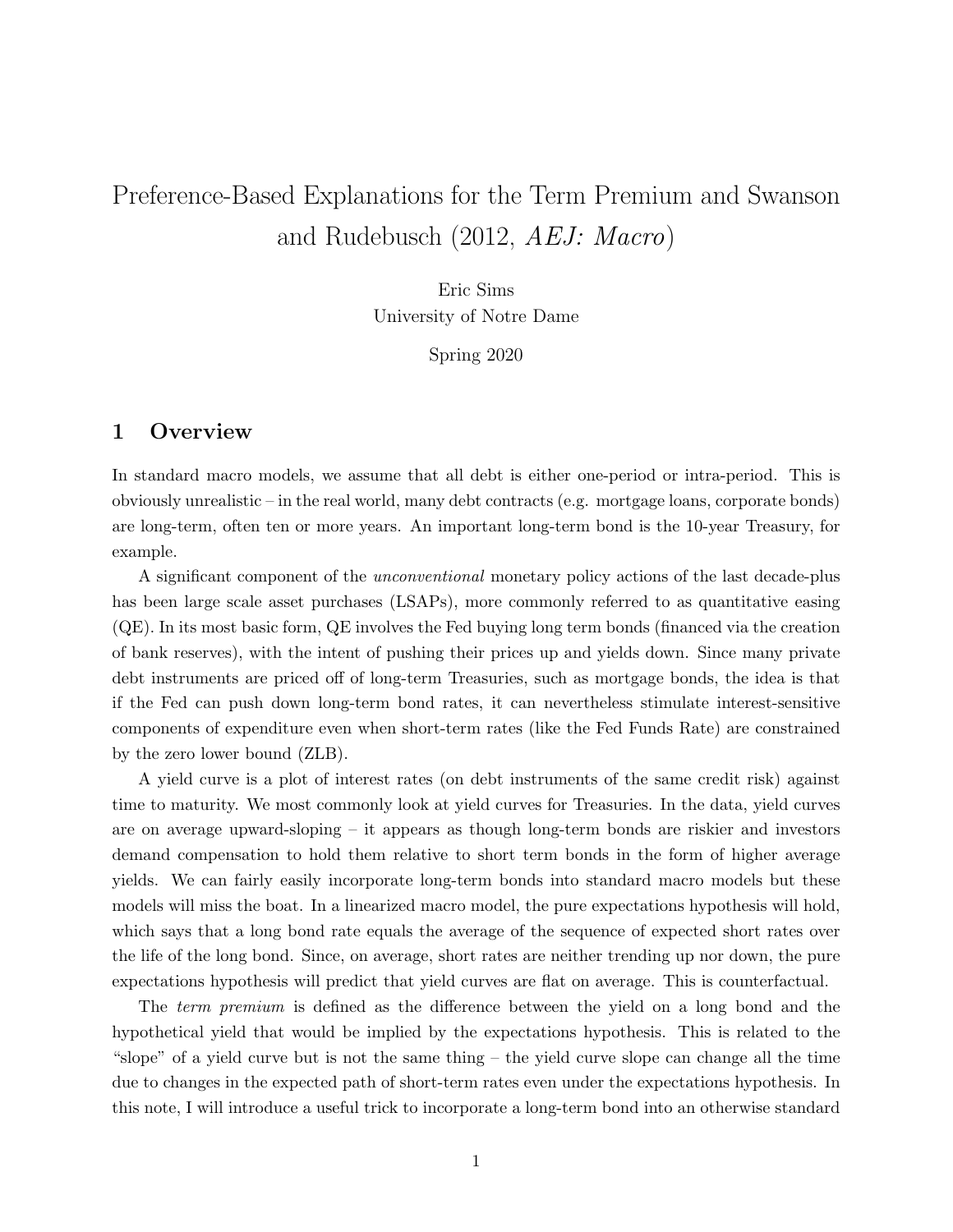macro model in a tractable way. We can then price long-term bonds and uncover their yields to maturity, and can compare those yields to what would be predicted by the pure expectations hypothesis. In a first order approximation, the pure expectations hypothesis holds, so there is no term premium at all in these models.

To get a term premium, we either need to (i) use a higher order approximation in the solution of the model, which will allow for risk premia to show up, or (ii) introduce some kind of other friction which will generate term premia even to first order. This note is going to focus on (i); we will then next study (ii). Although the model I consider is slightly different, this note is heavily influenced by Rudebusch and Swanson (2012, AEJ: Macro). I will construct a sticky price model with short- and long-term bonds. Then I will solve the model via a third order approximation. While the term premium won't be zero in this setup, it turns out to be close to zero and average and nearly constant with "standard" preferences. As suggested by Rudebusch and Swanson (2012), we can alternatively specify preferences according to Epstein and Zin (1989, *Econometrica*), E-Z for short. These preferences separate out risk aversion from intertemporal substitution, which are inextricably linked using standard preferences. With E-Z preferences, we can assume lots of risk aversion and improve upon the asset pricing performance of standard models without much effect on the implications for business cycle variables. The term premium is one such area. As Rudebusch and Swanson (2012) show and as I will confirm, using EZ preferences significantly improves the fit of the model in terms of the average term premium and its volatility. It is not clear, however, how relevant this is for monetary policy, because in this setup the term premium is not something that can be affected much by things like QE. Furthermore, the improved performance with respect to the term premium with E-Z preferences depends on the exact shocks buffeting the economy.

# 2 Long-Term Bonds

In standard DSGE models, we assume bonds are all one-period. In reality, many debt instruments are multi-period. From a modeling perspective, this can get overwhelming in that introducing multi-period bonds significantly increases the number of variables one has to keep track of in a model.

A useful "trick" is to introduce a perpetual bond with a declining coupon payment. One can pick the decay parameter to mimic the duration of, say, a 10-year bond in the data. This follows Woodford (2001).

In particular, suppose that issues one dollar of this long-term in bond in period  $t$ . Let this new issuances be denoted by  $CB_t$ . This obligates the issuer to a coupon payment of one dollar in  $t + 1$ ,  $\kappa$  dollars in  $t + 2$ ,  $\kappa^2$  dollars in  $t + 3$ , and so on, with  $\kappa \in [0, 1]$  (where  $\kappa = 0$  is nests the standard one-period bond, whereas  $\kappa = 1$  is a true consol/perpetuity). The total coupon liability due in period  $t$  is based on past issuances of the long-term bond. Let the total coupon liability due in  $t$ be equal to  $B_{t-1}$  (dated  $t-1$  because it is predetermined based on actions taken prior to t). It satisfies: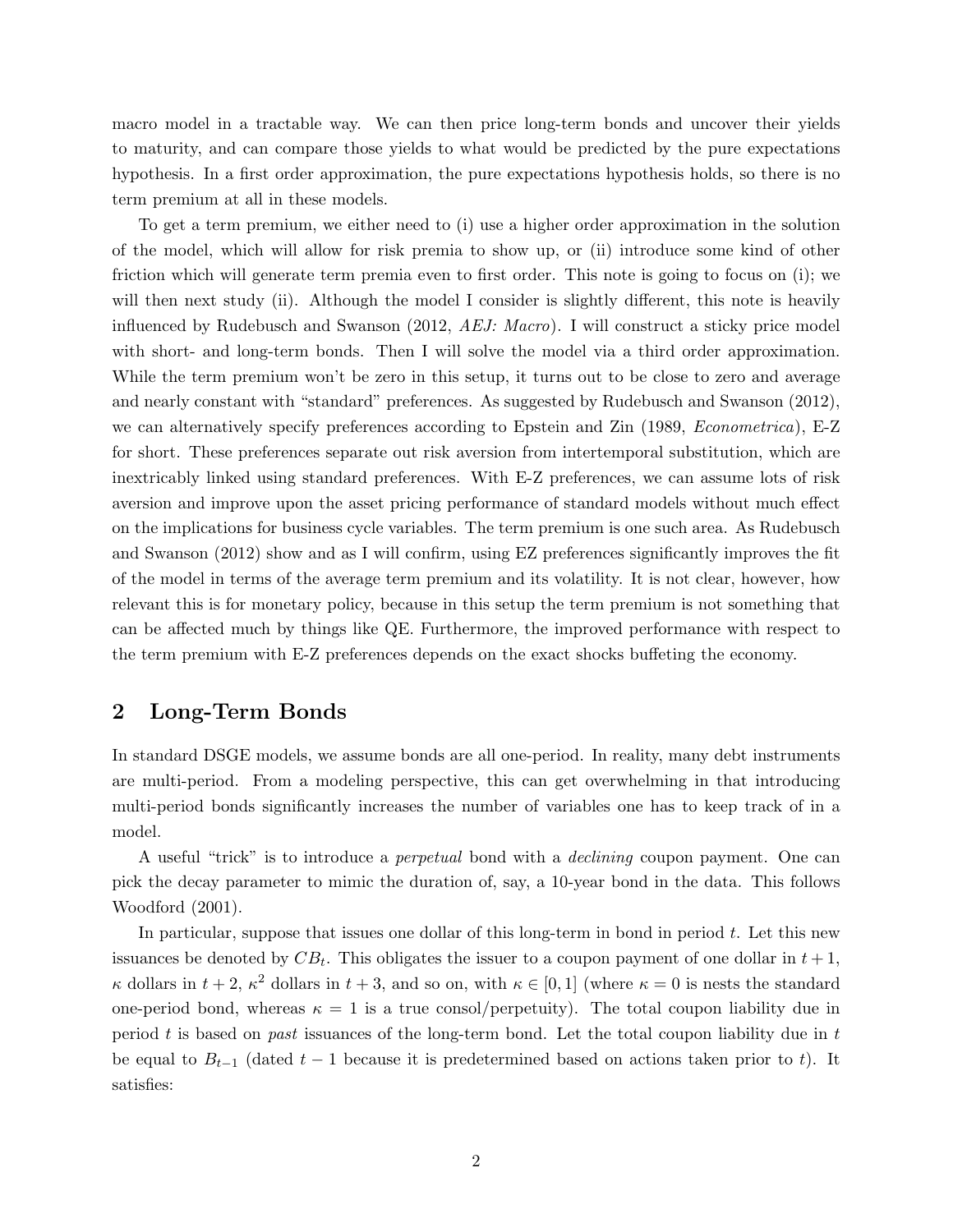$$
B_{t-1} = CB_{t-1} + \kappa CB_{t-2} + \kappa^2 CB_{t-3} + \kappa^3 CB_{t-4} + \dots \tag{1}
$$

Iterate this forward one period for the total coupon liability due in  $t + 1$ :

$$
B_t = CB_t + \kappa CB_{t-1} + \kappa^2 CB_{t-2} + \kappa^3 CB_{t-3} \dots \tag{2}
$$

If you combine (2) and (1), you see:

$$
CB_t = B_t - \kappa B_{t-1} \tag{3}
$$

One issues these new long-term bonds in period t at market price  $Q_t$  (note, the notation I'm going to use is that the market price,  $Q_t$ , is real, whereas the quantity of issuance is dollardenominated). Because of the decaying coupon structure, bonds issued in period  $t - j$  will trade at  $\kappa^j Q_t$  for  $j \geq 0$ . This ends up being super nice, because we don't need to keep track of the price of all previously issued long-term bonds, just the current price. In particular, the value of a long bond portfolio on takes from t to  $t + 1$  is given by:

$$
Q_t B_t = Q_t C B_t + \kappa Q_t C B_{t-1} + \kappa^2 Q_t C B_{t-2} + \dots \tag{4}
$$

The upshot of all this is the following. We can include long bonds in the model by only keeping track of one state variable,  $B_{t-1}$  (the total outstanding coupon liability), and one price,  $Q_t$ , with the household getting to choose how much of the future state variable to issue/hold,  $B_t$ . This is exactly how we would do a one-period bond, but it allows us to compare to the richness of the term structure of interest rates that we observe in the data.

# 3 Model

#### 3.1 Household

There is a representative household with standard preferences over consumption and labor. The household owns and accumulates the capital stock. It earns income from supplying labor and leasing capital to firms. It can save via a standard one period nominal bond,  $D_t$ , or through the long-term bond discussed about,  $B_t$ .  $P_t$  is the price of goods. Its budget constraint is:

$$
P_t C_t + P_t I_t + D_t + Q_t (B_t - \kappa B_{t-1}) \le W_t L_t + R_t K_t + R_{t-1}^d D_{t-1} + B_{t-1} + D I V_t \tag{5}
$$

On the expenditure side, the household consumes; purchases new capital; saves via one period bonds, denoted via  $D_t$ ; and purchases new long-term bonds, which is  $Q_t$  times the issuance, which as noted above can be written  $B_t - \kappa B_{t-1}$ . On the income side, the household earns labor and rental income, interest plus principal on its short-term bonds, the total coupon payment from its holdings of long-term bonds,  $B_{t-1}$ , and a nominal dividend payout,  $DIV_t$ , from its ownership stake in production firms.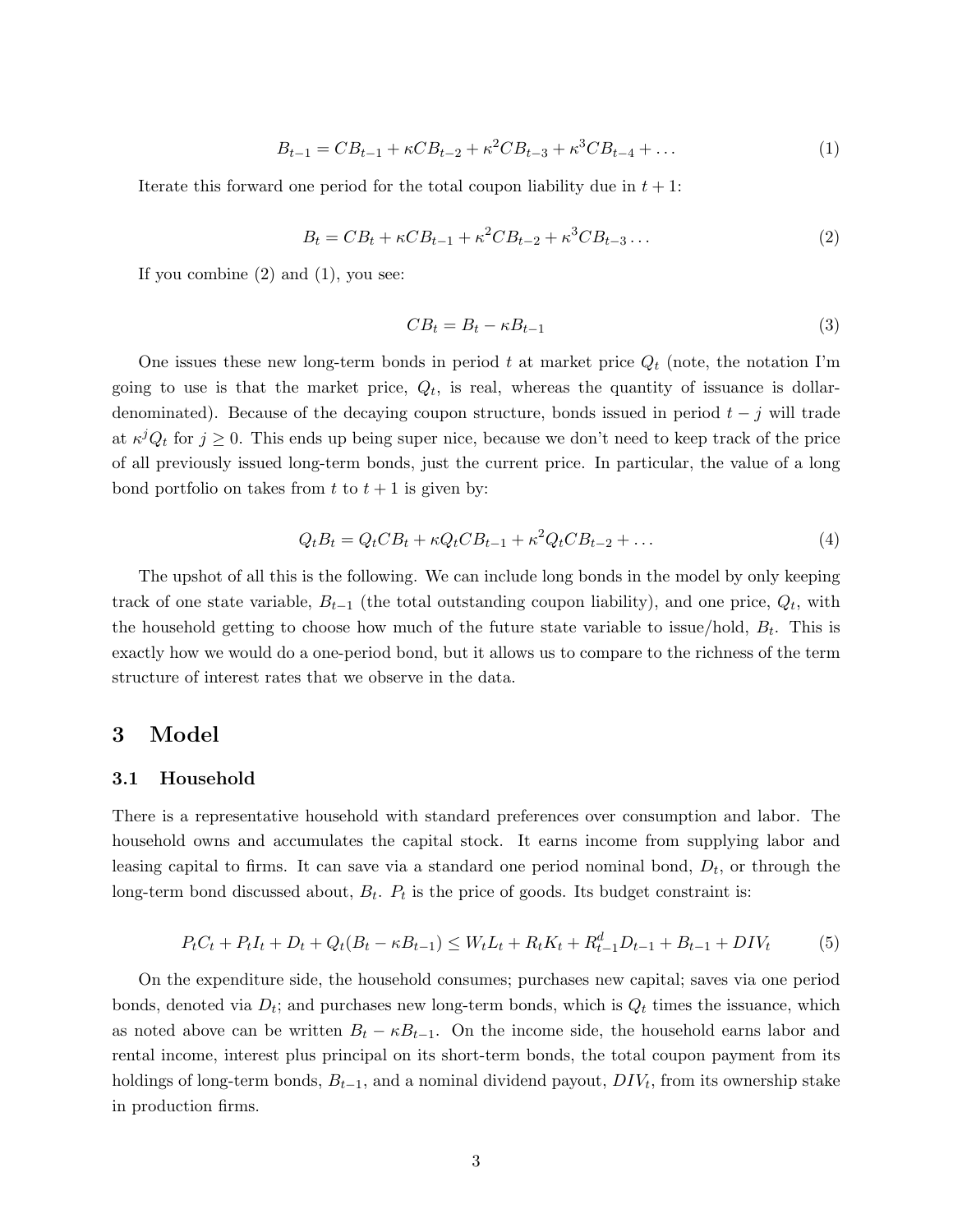Capital accumulates according to a law of motion with Christiano, Eichenbaum, and Evans (2005) style "I-dot" adjustment costs:

$$
K_{t+1} = \left[1 - S\left(\frac{I_t}{I_{t-1}}\right)\right]I_t + (1 - \delta)K_t
$$
\n
$$
(6)
$$

The function  $S(\cdot)$  satisfies:  $S(1) = S'(1) = 0$ , while  $S''(1) = \phi_i \geq 0$ . Formally, the household problem is:

$$
\max_{C_t, L_t, D_t, B_t, I_t, K_{t+1}} \quad \mathbb{E}_0 \sum_{t=0}^{\infty} \beta^t \left\{ \frac{C_t^{1-\sigma}}{1-\sigma} - \psi \frac{L_t^{1+\chi}}{1+\chi} \right\}
$$
\ns.t.

$$
P_t C_t + P_t I_t + D_t + Q_t (B_t - \kappa B_{t-1}) \le W_t L_t + R_t K_t + R_{t-1}^d D_{t-1} + B_{t-1} + DIV_t
$$

$$
K_{t+1} = \left[1 - S\left(\frac{I_t}{I_{t-1}}\right)\right] I_t + (1 - \delta) K_t
$$

A downside of these preferences is that they are not consistent with balanced growth unless  $\sigma = 1$ , in which case flow utility from consumption reduces to the natural log. Let's ignore that – I'm not going to write down the model with permanent shocks anyway. Let  $\lambda_t$  be the multiplier on the budget constraint, and  $\mu_t$  the multiplier on the capital accumulation equation. Form a Lagrangian:

$$
\mathbb{L} = \mathbb{E}_0 \sum_{t=0}^{\infty} \beta^t \left\{ \frac{C_t^{1-\sigma}}{1-\sigma} - \psi \frac{L_t^{1+\chi}}{1+\chi} + \mu_t \left[ \left[ 1 - S \left( \frac{I_t}{I_{t-1}} \right) \right] I_t + (1-\delta) K_t - K_{t+1} \right] + \lambda_t \left[ W_t L_t + R_t K_t + R_{t-1}^d D_{t-1} + B_{t-1} + D I V_t - P_t C_t - P_t I_t - D_t - Q_t (B_t - \kappa B_{t-1}) \right] \right\}
$$

The FOC are:

$$
\frac{\partial \mathbb{L}}{\partial C_t} = C_t^{-\sigma} - \lambda_t P_t
$$

$$
\frac{\partial \mathbb{L}}{\partial L_t} = -\psi L_t^{\chi} + \lambda_t W_t
$$

$$
\frac{\partial \mathbb{L}}{\partial I_t} = \mu_t \left[ 1 - S \left( \frac{I_t}{I_{t-1}} \right) - S' \left( \frac{I_t}{I_{t-1}} \right) \frac{I_t}{I_{t-1}} \right] - \lambda_t P_t + \beta \mathbb{E}_t \mu_{t+1} S' \left( \frac{I_{t+1}}{I_t} \right) \left( \frac{I_{t+1}}{I_t} \right)^2
$$

$$
\frac{\partial \mathbb{L}}{\partial D_t} = -\lambda_t + \beta \mathbb{E}_t \lambda_{t+1} R_t
$$

$$
\frac{\partial \mathbb{L}}{\partial B_t} = -\lambda_t Q_t + \beta \mathbb{E}_t \lambda_{t+1} \left( 1 + \kappa Q_{t+1} \right)
$$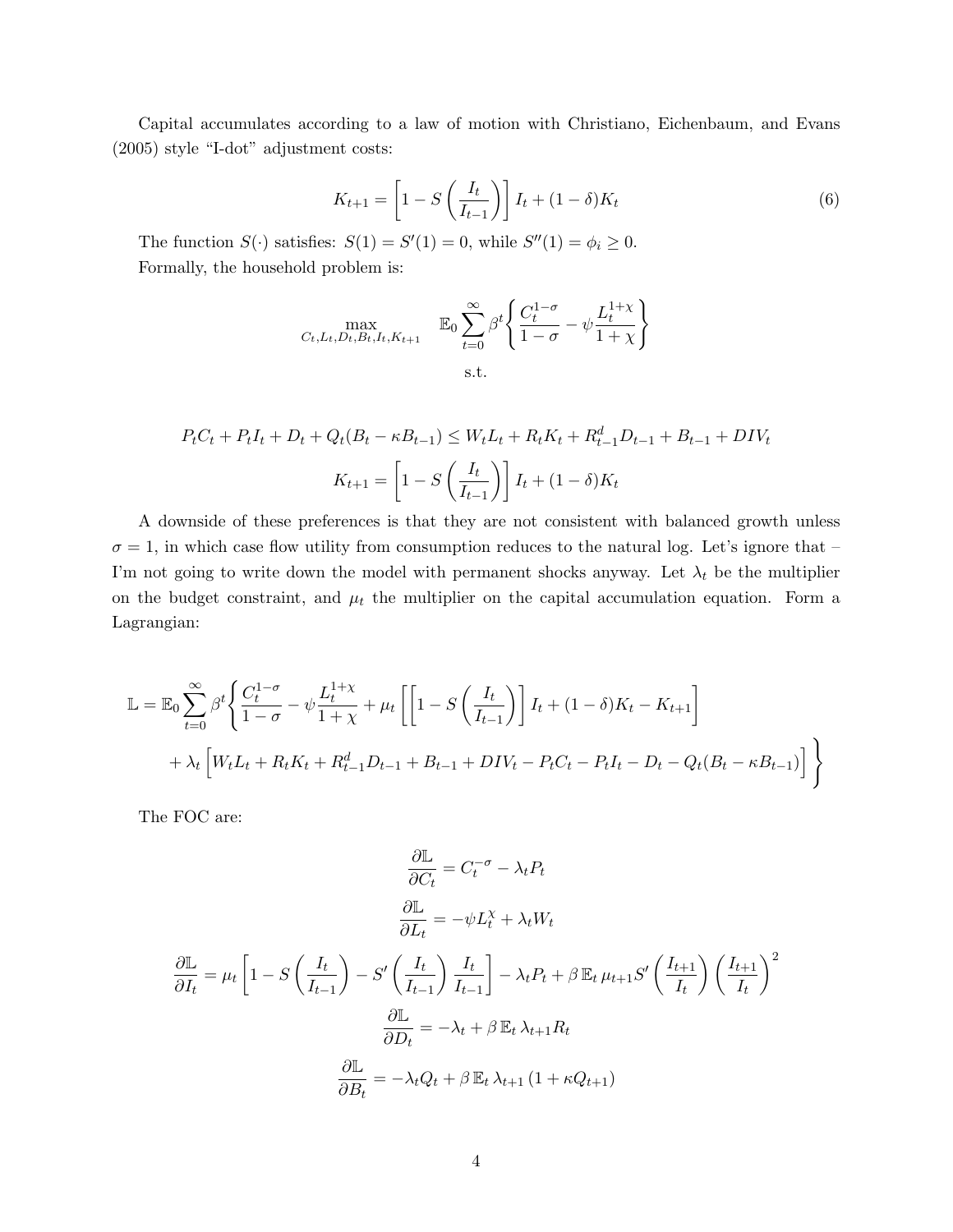$$
\frac{\partial \mathbb{L}}{\partial K_{t+1}} = -\mu_t + \beta \mathbb{E}_t \lambda_{t+1} R_{t+1} + \beta \mathbb{E}_t \mu_{t+1} (1 - \delta)
$$

Set these equal to zero and eliminate  $\lambda_t$ . For the labor supply condition, we get:

$$
\psi L_t^{\chi} = w_t C_t^{-\sigma} \tag{7}
$$

For the short-term bond condition, we get:

$$
\frac{1}{P_t C_t^{\sigma}} = \beta \, \mathbb{E}_t \, \frac{1}{P_{t+1} C_{t+1}^{\sigma}} R_t
$$

Which can be written:

$$
1 = \mathbb{E}_t \Lambda_{t,t+1} R_t \Pi_{t+1}^{-1} \tag{8}
$$

Where I have introduced  $\Lambda_{t,t+1}$  as the household's real stochastic discount factor:

$$
\Lambda_{t-1,t} = \beta \left( \frac{C_{t-1}}{C_t} \right)^{\sigma} \tag{9}
$$

And have defined  $\Pi_t = P_t/P_{t-1}$  as the gross inflation rate. For the long-term bond FOC, we have:

$$
\frac{Q_t}{P_t C_t^{\sigma}} = \beta \mathbb{E}_t \frac{1}{P_{t+1} C_{t+1}^{\sigma}} (1 + \kappa Q_{t+1})
$$

Which may similarly be written using the SDF:

$$
Q_t = \mathbb{E}_t \Lambda_{t,t+1} \Pi_{t+1}^{-1} (1 + \kappa Q_{t+1})
$$
\n(10)

The FOC for capital may be written:

$$
\mu_t = \beta \mathbb{E}_t \left[ \lambda_{t+1} R_{t+1} + \mu_{t+1} (1 - \delta) \right]
$$

Subbing out  $\lambda_{t+1}$ , and defining  $r_t = R_t/P_t$  as the real rental rate, we have:

$$
\mu_t = \beta \mathbb{E}_t \left[ \frac{1}{C_{t+1}^{\sigma}} r_{t+1} + \mu_{t+1} (1 - \delta) \right]
$$

Now, define  $q_t = \mu_t C_t^{\sigma}$ . This is the ratio of the Lagrange multiplier on the accumulation equation to the marginal utility of consumption. The Lagrange multiplier says how many utils you get from having more capital (i.e. by relaxing the constraint); dividing by the marginal utility of consumption (with these preferences multiplying by consumption) tells us how many additional units of consumption is equivalent to having more capital. Multiply both sides of the above by  $C_t$ :

$$
\mu_t C_t^{\sigma} = \beta \mathbb{E}_t \left[ \left( \frac{C_t}{C_{t+1}} \right)^{\sigma} r_{t+1} + C_t^{\sigma} \mu_{t+1} (1 - \delta) \right]
$$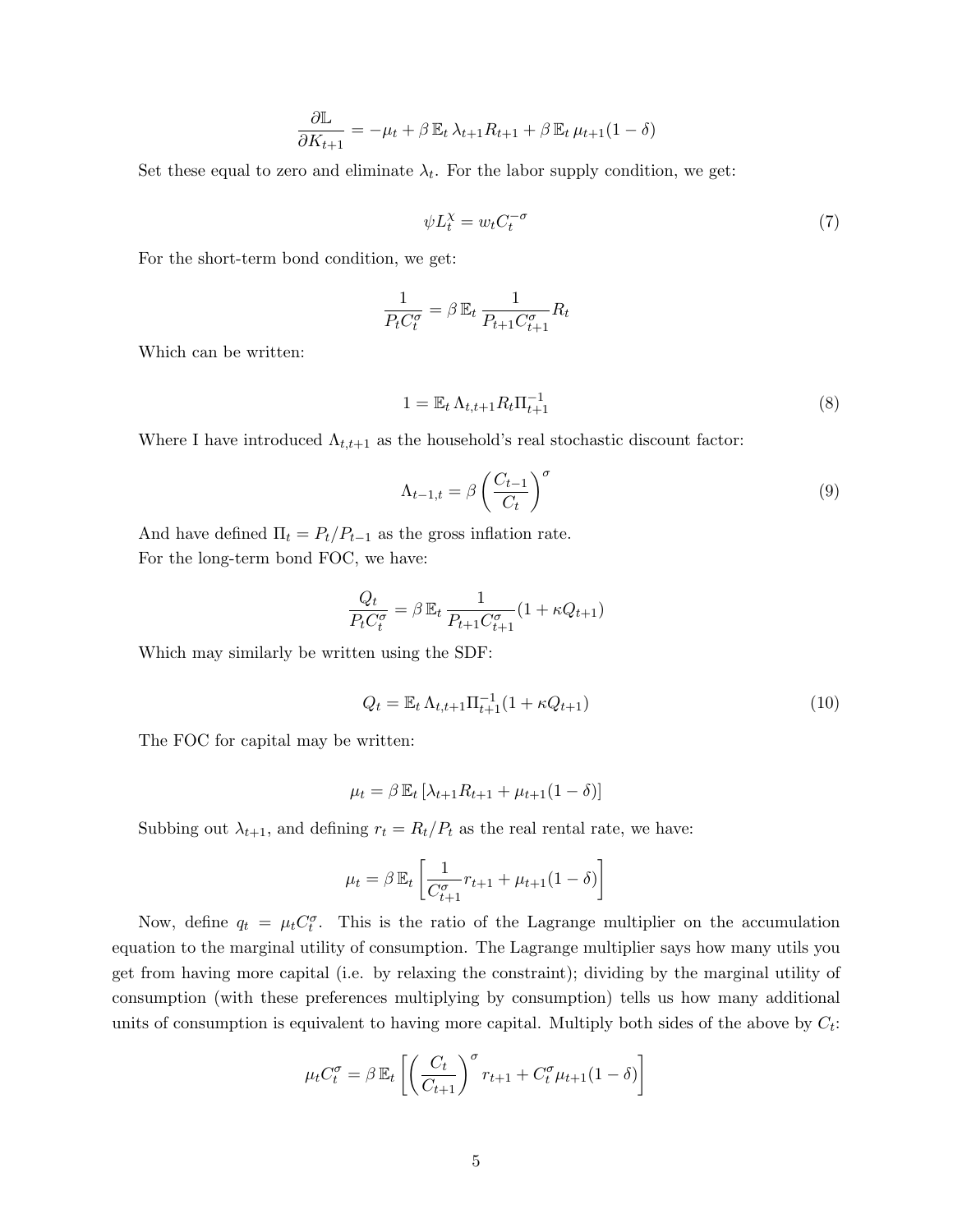Now, multiply and divide by  $C_{t+1}^{\sigma}$  inside the brackets:

$$
\mu_t C_t^{\sigma} = \beta \mathbb{E}_t \left[ \left( \frac{C_t}{C_{t+1}} \right)^{\sigma} r_{t+1} + \left( \frac{C_t}{C_{t+1}} \right)^{\sigma} C_{t+1}^{\sigma} \mu_{t+1} (1 - \delta) \right]
$$

But then using this new definition, we have:

$$
q_t = \mathbb{E}_t \,\Lambda_{t,t+1} \left[ r_{t+1} + (1 - \delta) q_{t+1} \right] \tag{11}
$$

(11) is just a standard asset pricing condition – the value of capital today is the discounted value of its flow benefit (the rental rate) plus its continuation value (adjusted for depreciation).

The FOC for investment may be written:

$$
\lambda_t P_t = \mu_t \left[ 1 - S \left( \frac{I_t}{I_{t-1}} \right) - S' \left( \frac{I_t}{I_{t-1}} \right) \frac{I_t}{I_{t-1}} \right] + \beta \mathbb{E}_t \mu_{t+1} S' \left( \frac{I_{t+1}}{I_t} \right) \left( \frac{I_{t+1}}{I_t} \right)^2
$$

Which is:

$$
1 = \mu_t C_t^{\sigma} \left[ 1 - S \left( \frac{I_t}{I_{t-1}} \right) - S' \left( \frac{I_t}{I_{t-1}} \right) \frac{I_t}{I_{t-1}} \right] + \beta C_t^{\sigma} \mathbb{E}_t \mu_{t+1} S' \left( \frac{I_{t+1}}{I_t} \right) \left( \frac{I_{t+1}}{I_t} \right)^2
$$

Multiply and divide by  $C_{t+1}$  in the final term:

$$
1 = \mu_t C_t^{\sigma} \left[ 1 - S \left( \frac{I_t}{I_{t-1}} \right) - S' \left( \frac{I_t}{I_{t-1}} \right) \frac{I_t}{I_{t-1}} \right] + \beta C_t^{\sigma} \mathbb{E}_t \frac{1}{C_{t+1}^{\sigma}} C_{t+1}^{\sigma} \mu_{t+1} S' \left( \frac{I_{t+1}}{I_t} \right) \left( \frac{I_{t+1}}{I_t} \right)^2
$$

But then in terms of  $q_t$ :

$$
1 = q_t \left[ 1 - S\left(\frac{I_t}{I_{t-1}}\right) - S'\left(\frac{I_t}{I_{t-1}}\right) \frac{I_t}{I_{t-1}} \right] + \mathbb{E}_t \Lambda_{t,t+1} q_{t+1} S'\left(\frac{I_{t+1}}{I_t}\right) \left(\frac{I_{t+1}}{I_t}\right)^2 \tag{12}
$$

If there were no adjustment cost, then this would just tell us  $q_t = 1$ .

#### 3.2 Wholesale Firm

There is a wholesale firm, denoted with a w subscript. It produces output using:

$$
Y_{w,t} = A_t K_t^{\alpha} L_t^{1-\alpha} \tag{13}
$$

The wholesale firm hires labor and leases capital from the household. It sells its output to retail firms (discussed below) at  $P_{w,t}$ . Its problem is:

$$
\max_{L_t, K_t} P_{w,t} A_t K_t^{\alpha} L_t^{1-\alpha} - W_t L_t - R_t K_t
$$

The FOC are:

$$
W_t = (1 - \alpha) P_{w,t} A_t K_t^{\alpha} L_t^{-\alpha}
$$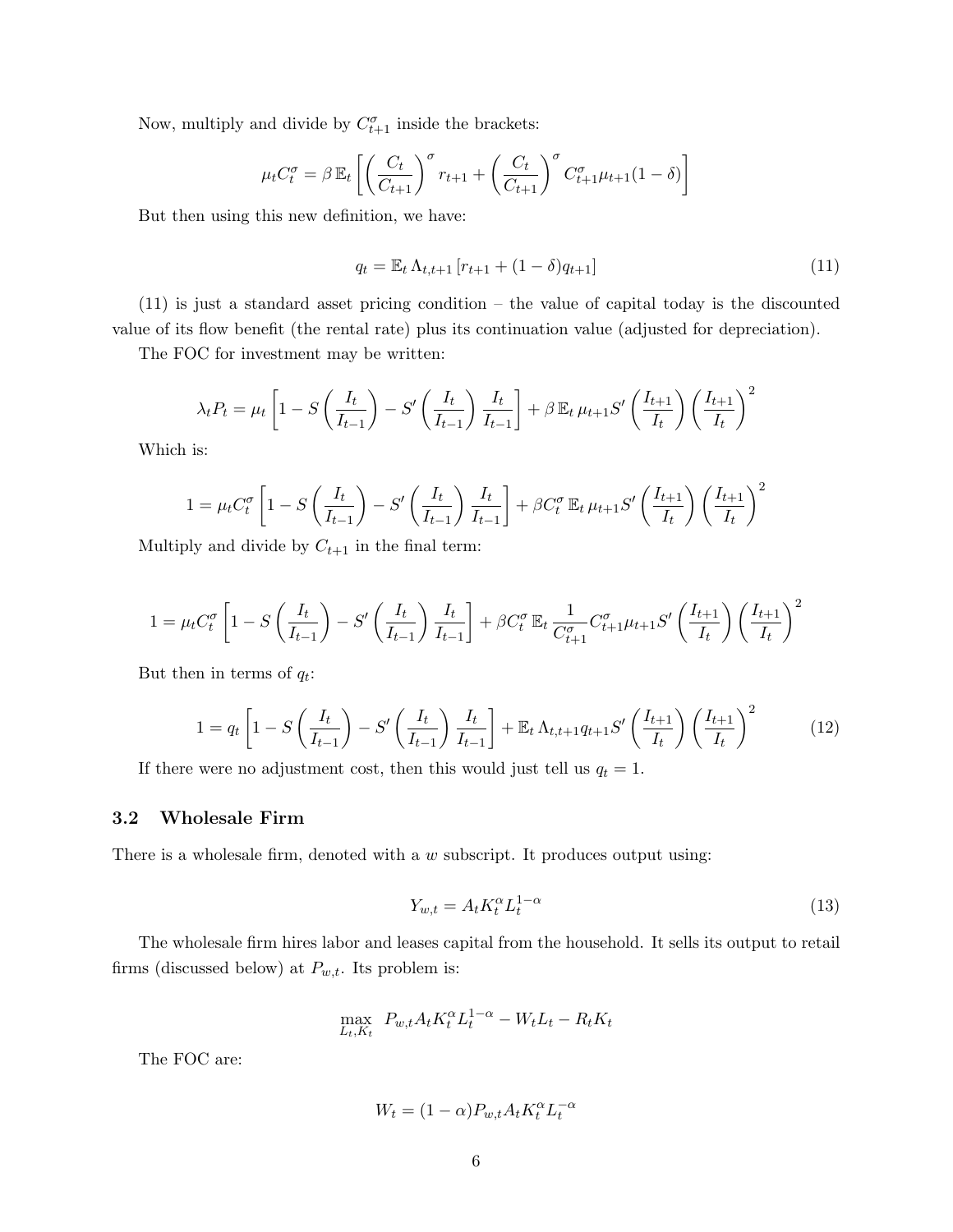$$
R_t = \alpha P_{w,t} A_t K_t^{\alpha - 1} L_t^{1 - \alpha}
$$

Define  $mc_t = P_{w,t}/P_t$  (this will be real marginal cost for the retailers). These FOC in terms of real prices are then:

$$
w_t = (1 - \alpha)mc_t A_t K_t^{\alpha} L_t^{-\alpha}
$$
\n<sup>(14)</sup>

$$
r_t = \alpha m c_t A_t K_t^{\alpha - 1} L_t^{1 - \alpha} \tag{15}
$$

The wholesale firm earns zero real profit in equilibrium:

$$
mc_t A_t K_t^{\alpha} L_t^{1-\alpha} - (1-\alpha)mc_t A_t K_t^{\alpha} L_t^{1-\alpha} - \alpha mc_t A_t K_t^{\alpha} L_t^{1-\alpha} = 0
$$

#### 3.3 Final Goods Firm

There are a continuum of retailers indexed by  $z \in [0,1]$ . They costlessly transform wholesale output,  $Y_{w,t}$ , purchased at  $P_t^w$ , into retail output,  $Y_t(z)$ . They then sell this retail output to a competitive final goods firm at  $P_t(z)$ . The competitive final goods firm produces final output:

$$
Y_t = \left(\int_0^1 Y_t(z)^{\frac{\epsilon - 1}{\epsilon}} dz\right)^{\frac{\epsilon}{\epsilon - 1}}
$$
\n(16)

Demand for each retail good is:

$$
Y_t(z) = \left(\frac{P_t(z)}{P_t}\right)^{-\epsilon} Y_t \tag{17}
$$

And the price index is:

$$
P_t^{1-\epsilon} = \int_0^1 P_t(z)^{1-\epsilon} dz \tag{18}
$$

### 3.4 Retailers

Retailers simply repackage wholesale output, so their production function is  $Y_t(z) = Y_{w,t}(z)$ . Their nominal profit is:

$$
DIV_t = P_t(z)Y_t(z) - P_{w,t}Y_{w,t}(z) = P_t(z)Y_t(z) - P_{w,t}Y_t(z)
$$

Plug in the demand function, (17):

$$
DIV_t = P_t(z)^{1-\epsilon} P_t^{\epsilon} Y_t - P_{w,t} P_t(z)^{-\epsilon} P_t^{\epsilon} Y_t
$$

Written in real terms:

$$
div_t = P_t(z)^{1-\epsilon} P_t^{\epsilon-1} Y_t - mc_t P_t(z)^{-\epsilon} P_t^{\epsilon} Y_t
$$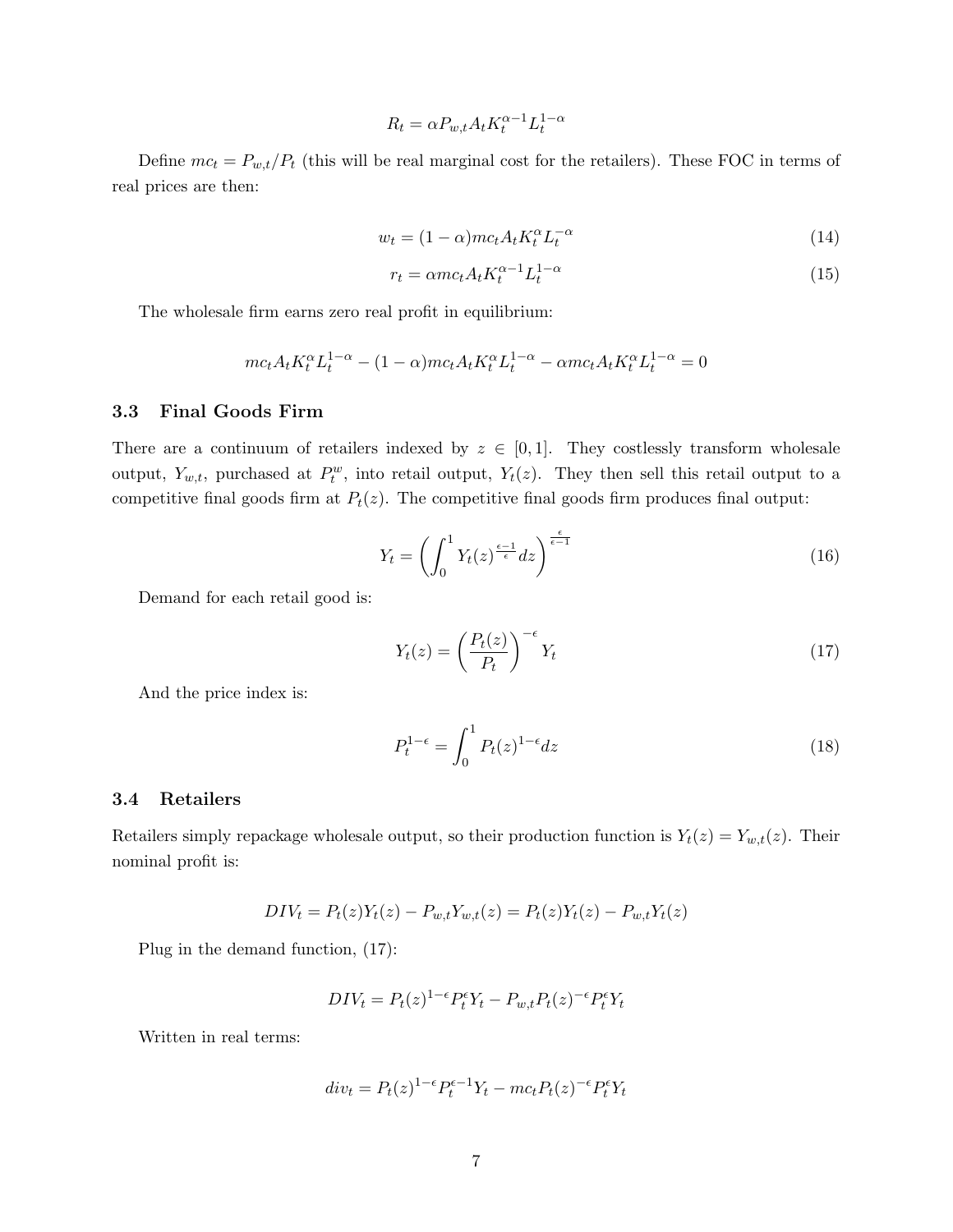Retailers can only update their price in a given period with probability  $1 - \theta$ ; this is also the fraction of retailers who can update in any period. A price chosen in period  $t$  will be in effect  $k$ periods into the future with probability  $\theta^k$ .

The problem of an updating retailer is to pick  $P_t(z)$  to maximize the PDV of real dividends, discounting by the household's SDF and the probability that a price chosen today will still be in effect in the future:

$$
\max_{P_t(z)} \mathbb{E}_t \sum_{s=0}^{\infty} \theta^s \Lambda_{t,t+s} \left\{ P_t(z)^{1-\epsilon} P_{t+s}^{\epsilon-1} Y_{t+s} - mc_{t+s} P_t(z)^{-\epsilon} P_{t+s}^{\epsilon} Y_{t+s} \right\}
$$

The FOC is:

$$
(1-\epsilon)P_t(z)^{-\epsilon}\mathbb{E}_t\sum_{s=0}^{\infty}\theta^s\Lambda_{t,t+s}P_{t+s}^{\epsilon-1}Y_{t+s}+\epsilon P_t(z)^{-\epsilon-1}\mathbb{E}_t\sum_{s=0}^{\infty}\theta^s\Lambda_{t,t+s}mc_{t+s}P_{t+s}^{\epsilon}Y_{t+s}
$$

Setting equal to zero, and noting that  $P_t(z) = P_t^*$  which does not vary across retailers:

$$
P_t^* = \frac{\varepsilon}{\epsilon - 1} \frac{\mathbb{E}_t \sum_{s=0}^{\infty} \theta^s \Lambda_{t,t+s} m c_{t+s} P_{t+s}^{\epsilon} Y_{t+s}}{\mathbb{E}_t \sum_{s=0}^{\infty} \theta^s \Lambda_{t,t+s} P_{t+s}^{\epsilon-1} Y_{t+s}}
$$

Define  $\Pi_t^* = P_t^* / P_t$  as the relative reset price, and introduce two auxiliary variables as recursive representations of the infinite sums. We get:

$$
\Pi_t^* = \frac{\epsilon}{\epsilon - 1} \frac{z_{1,t}}{z_{2,t}} \tag{19}
$$

$$
z_{1,t} = mc_t Y_t + \theta \mathbb{E}_t \Lambda_{t,t+1} \Pi_{t+1}^{\epsilon} z_{1,t+1}
$$
\n(20)

$$
z_{2,t} = Y_t + \theta \mathbb{E}_t \Lambda_{t,t+1} \Pi_{t+1}^{\epsilon-1} z_{2,t+1}
$$
\n(21)

#### 3.5 Monetary Policy

The gross nominal interest rate is set according to a Taylor rule:

$$
R_t = R^{1-\rho_R} R_{t-1}^{\rho_R} \left[ \Pi_t^{\phi_\pi} \left( Y_t/Y \right)^{\phi_Y} \right]^{1-\rho_R} \exp(s_R \varepsilon_{R,t}) \tag{22}
$$

#### 3.6 Aggregation

Aggregate production and price-setting conditions are:

$$
1 = \theta \Pi_t^{\epsilon - 1} + (1 - \theta)(\Pi_t^*)^{1 - \epsilon} \tag{23}
$$

$$
A_t K_t^{\alpha} L_t^{1-\alpha} = Y_t v_t^p \tag{24}
$$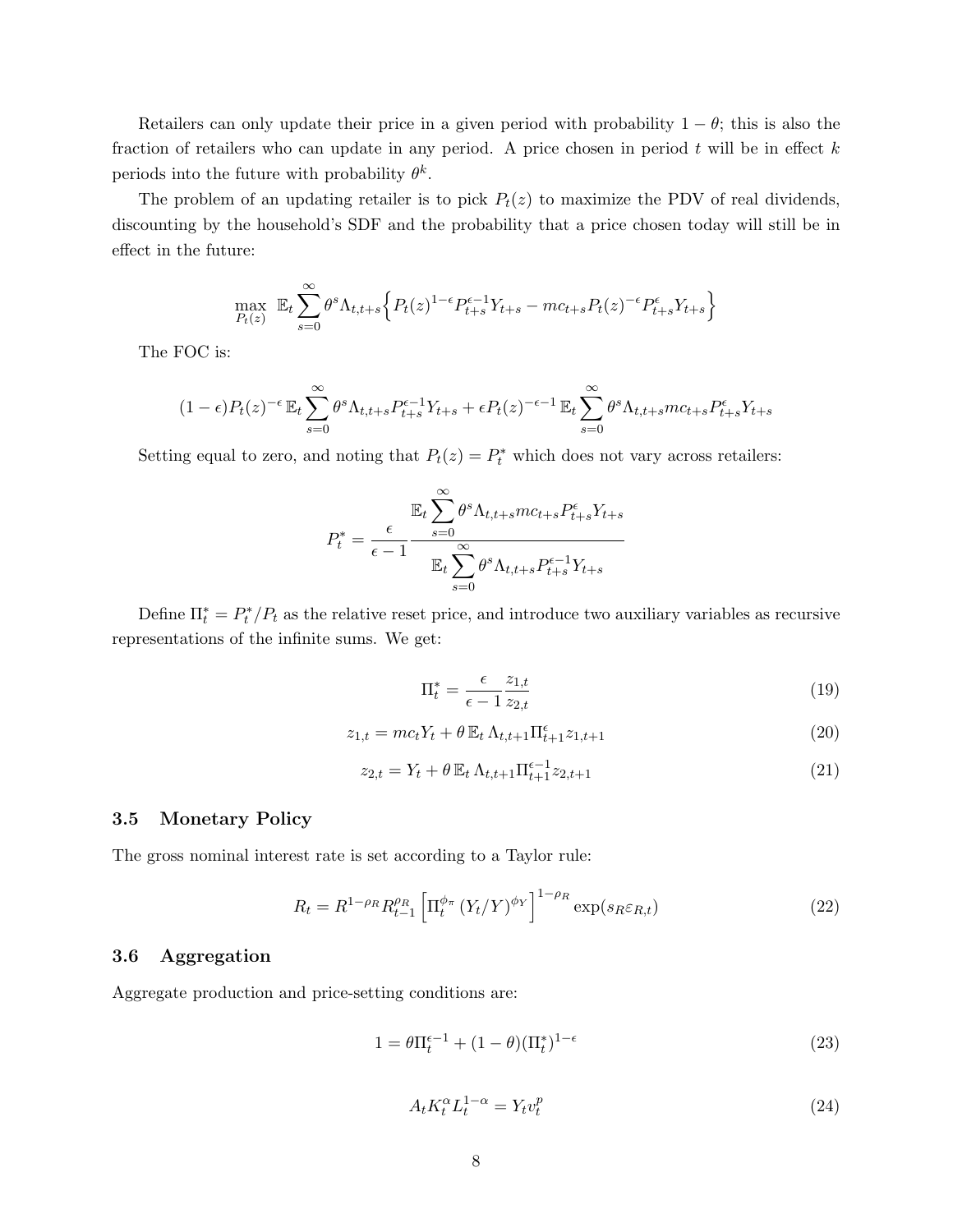$v_t^p$  $_t^p$  is a measure of price dispersion, which can be written:

$$
v_t^p = (1 - \theta)(\Pi_t^*)^{-\epsilon} + \theta \Pi_t^{\epsilon} v_{t-1}^p \tag{25}
$$

 $A_t$  obeys an AR(1) process that is mean-zero in the log:

$$
\ln A_t = \rho_A \ln A_{t-1} + s_A \varepsilon_{A,t} \tag{26}
$$

We do not need to specify anything about the quantities of long- or short-term debt to solve the model. These quantities are actually irrelevant the way in which we have written down the model. The aggregate resource constraint is standard:

$$
Y_t = C_t + I_t \tag{27}
$$

#### 3.7 Bond Returns and the Term Premium

We can define the holding period return on the long bond,  $R_{B,t}$ , as:

$$
R_{B,t} = \frac{1 + \kappa Q_t}{Q_{t-1}}\tag{28}
$$

In the numerator, we have the coupon payment from buying a bond in  $t - 1$ , 1, plus the continuation value of a bond issued in  $t-1$  in period t, which is  $\kappa Q_t$ . In the denominator we have the purchase price. So (28) is the gross holding period return.

The yield to maturity on the long bond is the (gross) discount rate that equates the price of the bond to the PDV of cash flows from holding it forever. It therefore satisfies:

$$
Q_t = \frac{1}{R_{y,t}} + \frac{\kappa}{R_{y,t}^2} + \frac{\kappa^2}{R_{y,t}^3} + \dots
$$

This can be written:

$$
Q_t = \frac{1}{R_{y,t}} \left[ 1 + \frac{\kappa}{R_{y,t}} + \frac{\kappa^2}{R_{y,t}^2} + \dots \right] = \frac{1}{R_{y,t}} \frac{R_{y,t}}{R_{y,t} - \kappa} = \frac{1}{R_{y,t} - \kappa}
$$

We therefore have:

$$
R_{y,t} = Q_t^{-1} + \kappa \tag{29}
$$

Note that (29) is only the same as (28) in the steady state.

The *term premium* is defined as the difference between the yield on the long-bond and a hypothetical "expectations hypothesis" bond. The price of the hypothetical expectations hypothesis bond satisfies:

$$
Q_{EH,t} = \frac{1 + \kappa \mathbb{E}_t Q_{EH,t+1}}{R_t^d} \tag{30}
$$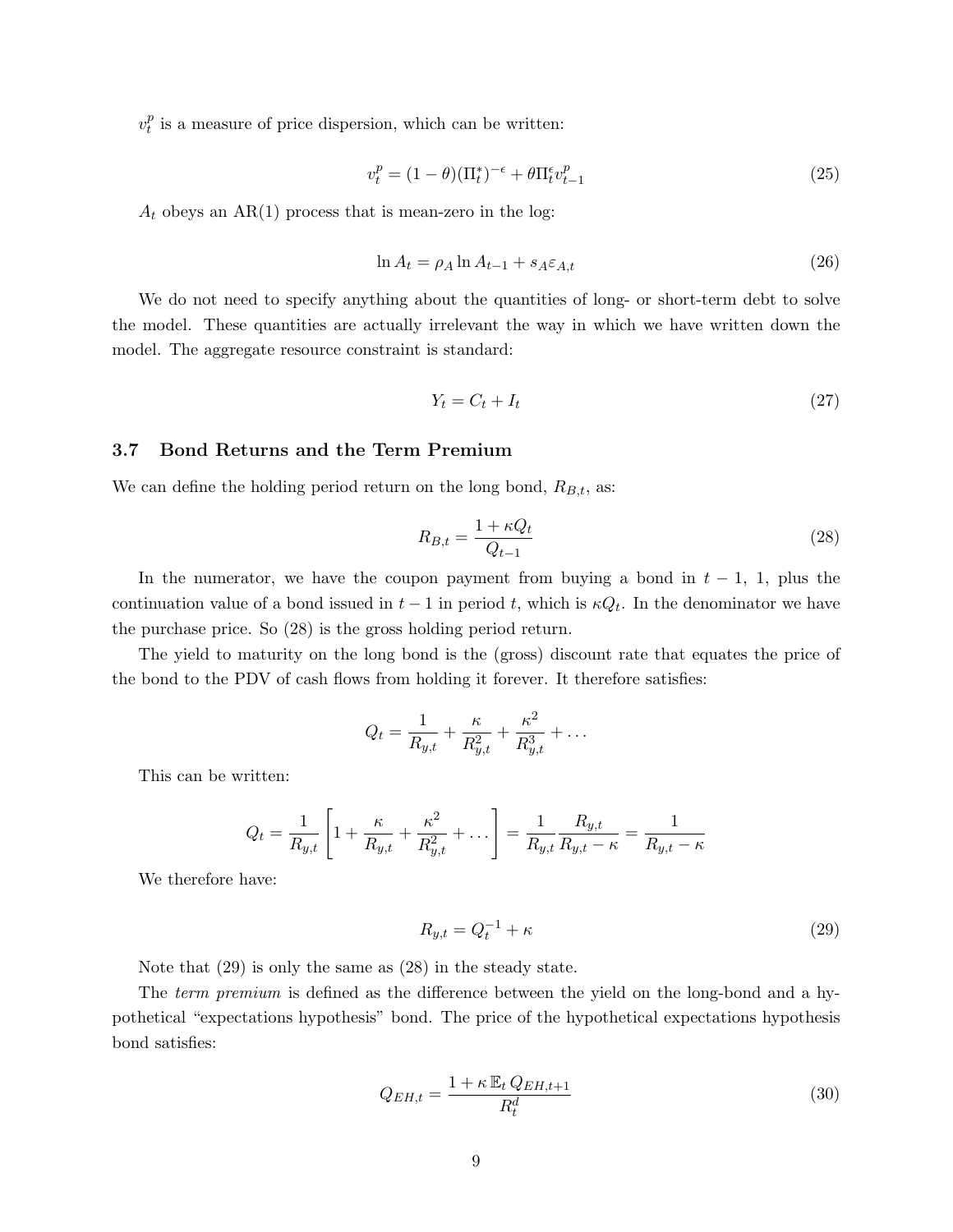In other words, the expectations hypothesis bond price,  $Q_{EH,t}$ , is implicitly defined by discounting the stream of cash flows by the safe, short-term gross interest rate,  $R_t^d$ . The yield to maturity on the hypothetical expectations hypothesis bond takes the same form as (29):

$$
R_{EH,t} = Q_{EH,t}^{-1} + \kappa \tag{31}
$$

The gross term premium,  $TP_t$ , is then the ratio of the yield on the long-term bond and the hypothetical expectations hypothesis yield:

$$
TP_t = \frac{R_{y,t}}{R_{EH,t}}\tag{32}
$$

# 3.8 Full Set of Equilibrium Conditions

• Household

$$
\psi L_t^{\chi} = w_t C_t^{-\sigma} \tag{33}
$$

$$
1 = \mathbb{E}_t \Lambda_{t,t+1} R_t^d \Pi_{t+1}^{-1}
$$
\n(34)

$$
\Lambda_{t-1,t} = \beta \left( \frac{C_{t-1}}{C_t} \right)^{\sigma} \tag{35}
$$

$$
Q_t = \mathbb{E}_t \,\Lambda_{t,t+1} \Pi_{t+1}^{-1} (1 + \kappa Q_{t+1}) \tag{36}
$$

$$
q_t = \mathbb{E}_t \,\Lambda_{t,t+1} \left[ r_{t+1} + (1 - \delta) q_{t+1} \right] \tag{37}
$$

$$
1 = q_t \left[ 1 - S\left(\frac{I_t}{I_{t-1}}\right) - S'\left(\frac{I_t}{I_{t-1}}\right) \frac{I_t}{I_{t-1}} \right] + \mathbb{E}_t \Lambda_{t,t+1} q_{t+1} S'\left(\frac{I_{t+1}}{I_t}\right) \left(\frac{I_{t+1}}{I_t}\right)^2 \tag{38}
$$

• Wholesale Firm:

$$
w_t = (1 - \alpha)mc_t A_t K_t^{\alpha} L_t^{-\alpha}
$$
\n(39)

$$
r_t = \alpha m c_t A_t K_t^{\alpha - 1} L_t^{1 - \alpha}
$$
\n<sup>(40)</sup>

• Retail Firm:

$$
\Pi_t^* = \frac{\epsilon}{\epsilon - 1} \frac{z_{1,t}}{z_{2,t}} \tag{41}
$$

$$
z_{1,t} = mc_t Y_t + \theta \mathbb{E}_t \Lambda_{t,t+1} \Pi_{t+1}^{\epsilon} z_{1,t+1}
$$
\n(42)

$$
z_{2,t} = Y_t + \theta \mathbb{E}_t \Lambda_{t,t+1} \Pi_{t+1}^{\epsilon-1} z_{2,t+1}
$$
\n(43)

• Monetary Policy: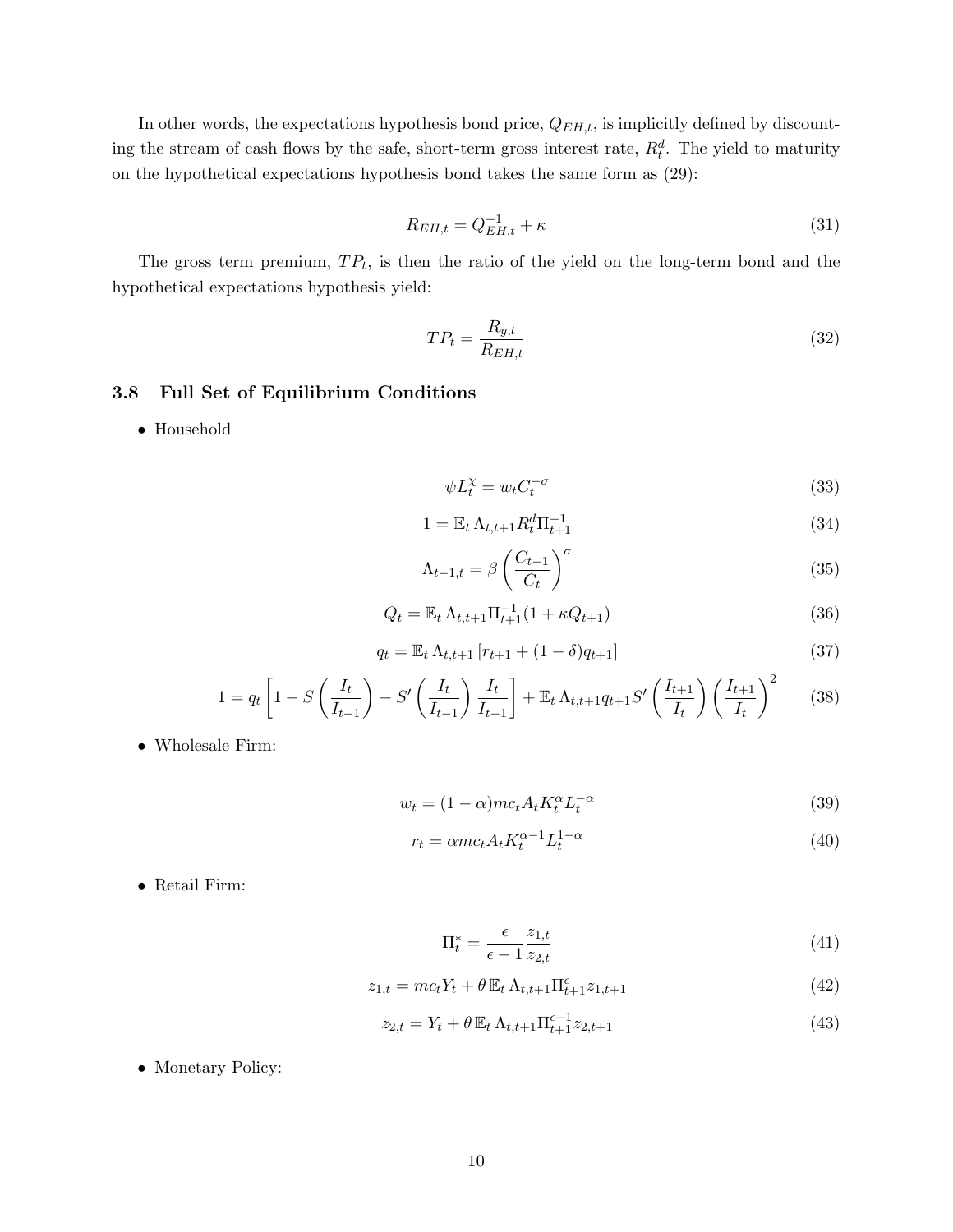$$
R_t^d = (R^d)^{1-\rho_R} (R_{t-1}^d)^{\rho_R} \left[ \Pi_t^{\phi_\pi} \left( Y_t/Y \right)^{\phi_Y} \right]^{1-\rho_R} \exp(s_R \varepsilon_{R,t}) \tag{44}
$$

• Aggregate Conditions:

$$
1 = \theta \Pi_t^{\epsilon - 1} + (1 - \theta)(\Pi_t^*)^{1 - \epsilon} \tag{45}
$$

$$
A_t K_t^{\alpha} L_t^{1-\alpha} = Y_t v_t^p \tag{46}
$$

$$
v_t^p = (1 - \theta)(\Pi_t^*)^{-\epsilon} + \theta \Pi_t^{\epsilon} v_{t-1}^p \tag{47}
$$

$$
\ln A_t = \rho_A \ln A_{t-1} + s_A \varepsilon_{A,t} \tag{48}
$$

$$
K_{t+1} = \left[1 - S\left(\frac{I_t}{I_{t-1}}\right)\right]I_t + (1 - \delta)K_t
$$
\n
$$
(49)
$$

$$
Y_t = C_t + I_t \tag{50}
$$

• Bond returns and yields:

$$
R_{B,t} = \frac{1 + \kappa Q_t}{Q_{t-1}}\tag{51}
$$

$$
R_{y,t} = Q_t^{-1} + \kappa \tag{52}
$$

$$
Q_{EH,t} = \frac{1 + \kappa \mathbb{E}_t Q_{EH,t+1}}{R_t^d} \tag{53}
$$

$$
R_{EH,t} = Q_{EH,t}^{-1} + \kappa \tag{54}
$$

$$
TP_t = \frac{R_{y,t}}{R_{EH,t}}\tag{55}
$$

This is  $\Big\{Y_t, C_t, L_t, K_t, I_t, A_t, \Lambda_{t-1,t}, w_t, r_t, q_t, mc_t, R_t^d, \Pi_t, \Pi_t^*, z_{1,t}, z_{2,t}, v_t^p\Big\}$  $_{t}^{p},Q_{t},R_{B,t},R_{y,t},Q_{EH,t},R_{EH,t},TP_{t}\Big\}$ 23 equations and 23 variables. The only two exogenous shocks are to productivity and monetary policy – i.e. a "supply" and a "demand" shock.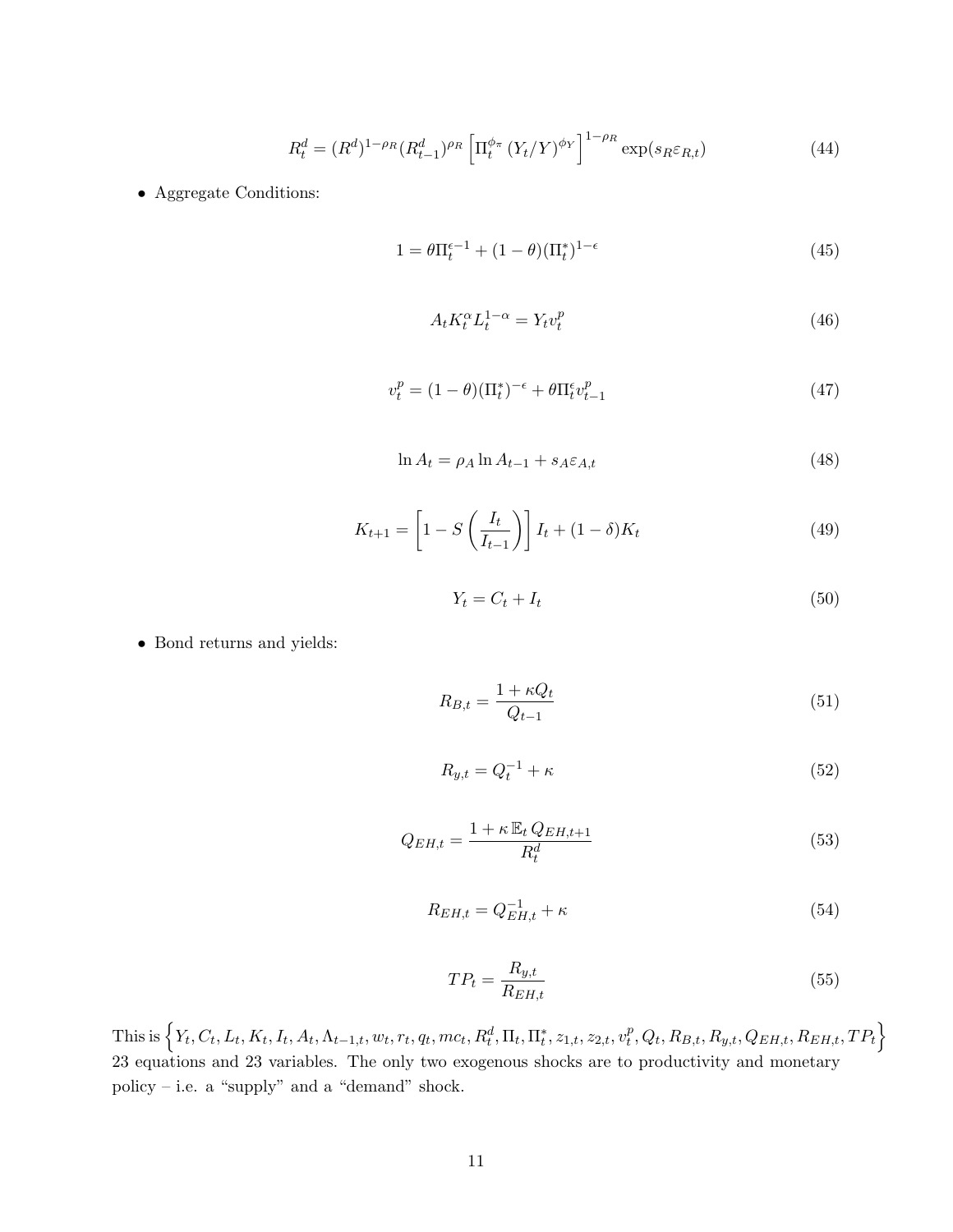#### 3.9 Steady State

Let variables without time subscripts denote non-stochastic steady state values. I assume zero trend inflation (so  $\Pi = 1$  in gross terms) A couple are easy and just drop out:

$$
\Lambda = \beta \tag{56}
$$

$$
R^d = \beta^{-1} \tag{57}
$$

$$
\Pi^* = 1 \tag{58}
$$

$$
v^p = 1\tag{59}
$$

$$
mc = \frac{\epsilon}{\epsilon - 1} \tag{60}
$$

$$
q = 1 \tag{61}
$$

We can solve for the steady state long bond price as:

$$
Q = \left(\frac{1}{\beta} - \kappa\right)^{-1} \tag{62}
$$

We can immediately see that the steady state expectations hypothesis bond price is the same thing:

$$
Q_{EH} = \left(\frac{1}{\beta} - \kappa\right)^{-1} \tag{63}
$$

But since the price of the long-bond and the hypothetical expectations hypothesis bond price are the same, their yields will also be the same:

$$
R_y = R_{EH} = \frac{1}{\beta} \tag{64}
$$

Which then implies that there is no term premium in the steady state:

$$
TP = 1\tag{65}
$$

This is an important point that we shall return to below – in a frictionless model (frictionless from the perspective of bond-pricing; there are other frictions like sticky prices and monopolistic competition in this model) there is no term premium in the steady state. The term premium can only arise in terms of stochastic means based on covariances between bond returns and the stochastic discount factor. Since the steady state is non-stochastic, there will be no term premium in the steady state. And since in a first-order approximation, the stochastic mean of a variable equals the non-stochastic steady state, there will be no mean term premium (and hence no slope of the yield curve) without going to a higher order approximation.

For the rest of the model, let us normalize  $L = 1$  by appropriately picking  $\psi$ .  $A = 1$  in the steady state. Combine the expression for the rental rate on capital with the household's FOC for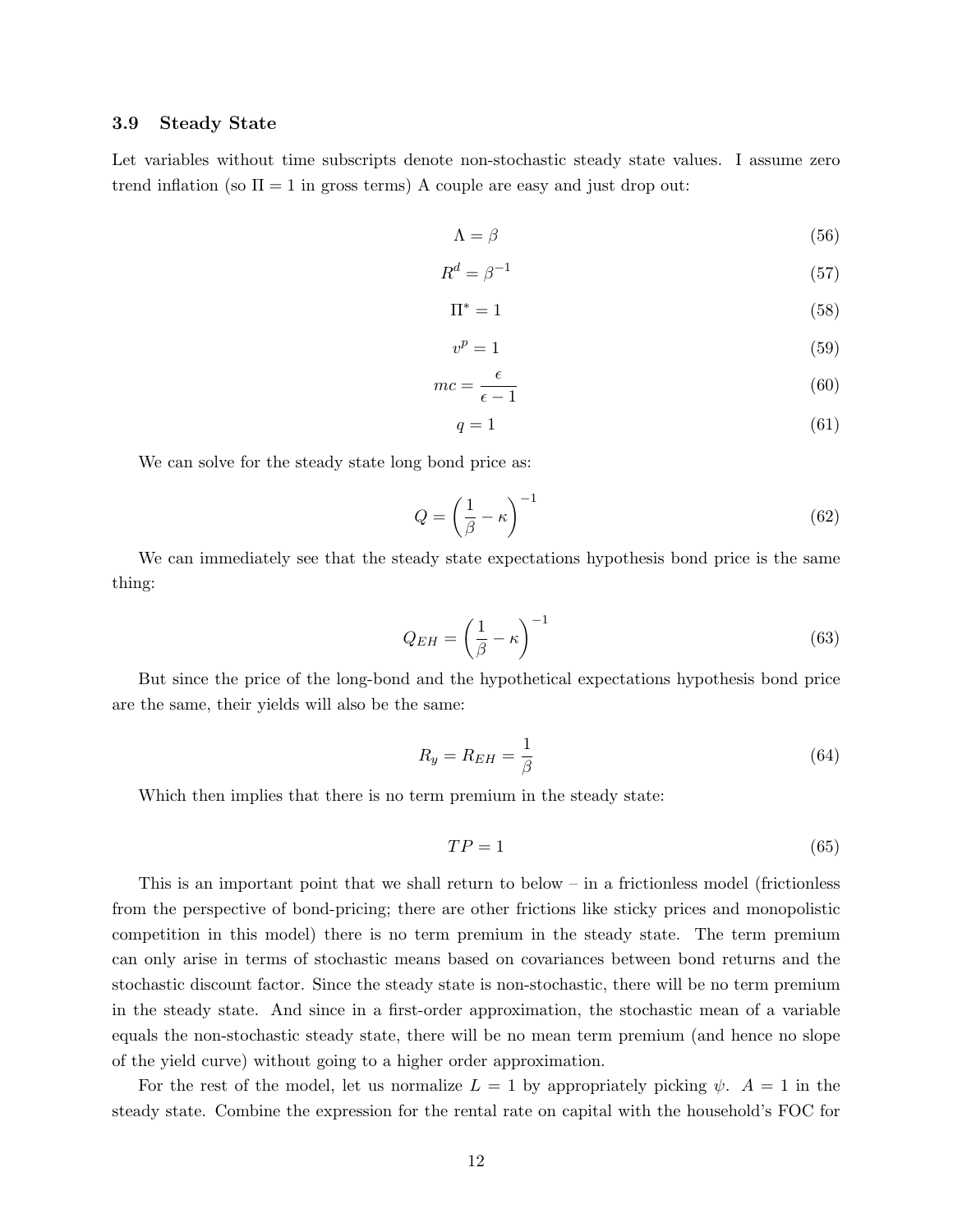capital knowing that  $q = 1$  (which comes from the FOC for investment given assumptions on  $S(.)$ ). We get:

$$
1 = \beta \left[ \alpha mc K^{\alpha - 1} + (1 - \delta) \right]
$$

But then we can solve for  $K$ :

$$
K = \left(\frac{\alpha mc}{\frac{1}{\beta} - (1 - \delta)}\right)^{\frac{1}{1 - \alpha}}\tag{66}
$$

But once we know steady state K, we know steady state I. And given  $L = 1$ , we know steady state  $Y$ ,  $w$ , and  $r$ . And hence we also know steady state  $C$ :

$$
Y = K^{\alpha} \tag{67}
$$

$$
I = \delta K \tag{68}
$$

$$
C = K^{\alpha} - \delta K \tag{69}
$$

$$
w = (1 - \alpha)mcK^{\alpha} \tag{70}
$$

$$
r = \alpha m c K^{\alpha - 1} \tag{71}
$$

But then we can solve for the requisite  $\psi$  to be consistent with our normalization of  $L = 1$ :

$$
\psi = \frac{(1 - \alpha)mcK^{\alpha}}{(K^{\alpha} - \delta K)^{\sigma}}
$$
\n(72)

# 4 Parameterization, Moments, and Higher Order Approximations

I use a standard parameterization:  $\beta = 0.99$ ,  $\alpha = 1/3$ ,  $\delta = 0.025$ ,  $\sigma = 2$ ,  $\epsilon = 11$ ,  $\chi = 1$ , and  $\theta = 0.75$ . I specify the Taylor rule with  $\phi_{\pi} = 1.5$ ,  $\phi_{y} = 0.25/4$ . I calibrate the productivity shock to have  $\rho_A = 0.95$  and  $s_A = 0.005$ , while the standard deviation of the monetary shock is  $s_R = 0.003$ . For the long bond, I set  $\kappa = 1 - 40^{-1}$ , which implies roughly a duration of 10 years (40) quarters). The investment adjustment cost function takes the form  $S(\cdot) = \frac{\psi_i}{2} (I_t/I_{t-1} - 1)^2$ , and I set  $\psi_i = 2$ .

If we solve the model via a first order approximation, we get impulse responses of consumption and the long bond price of: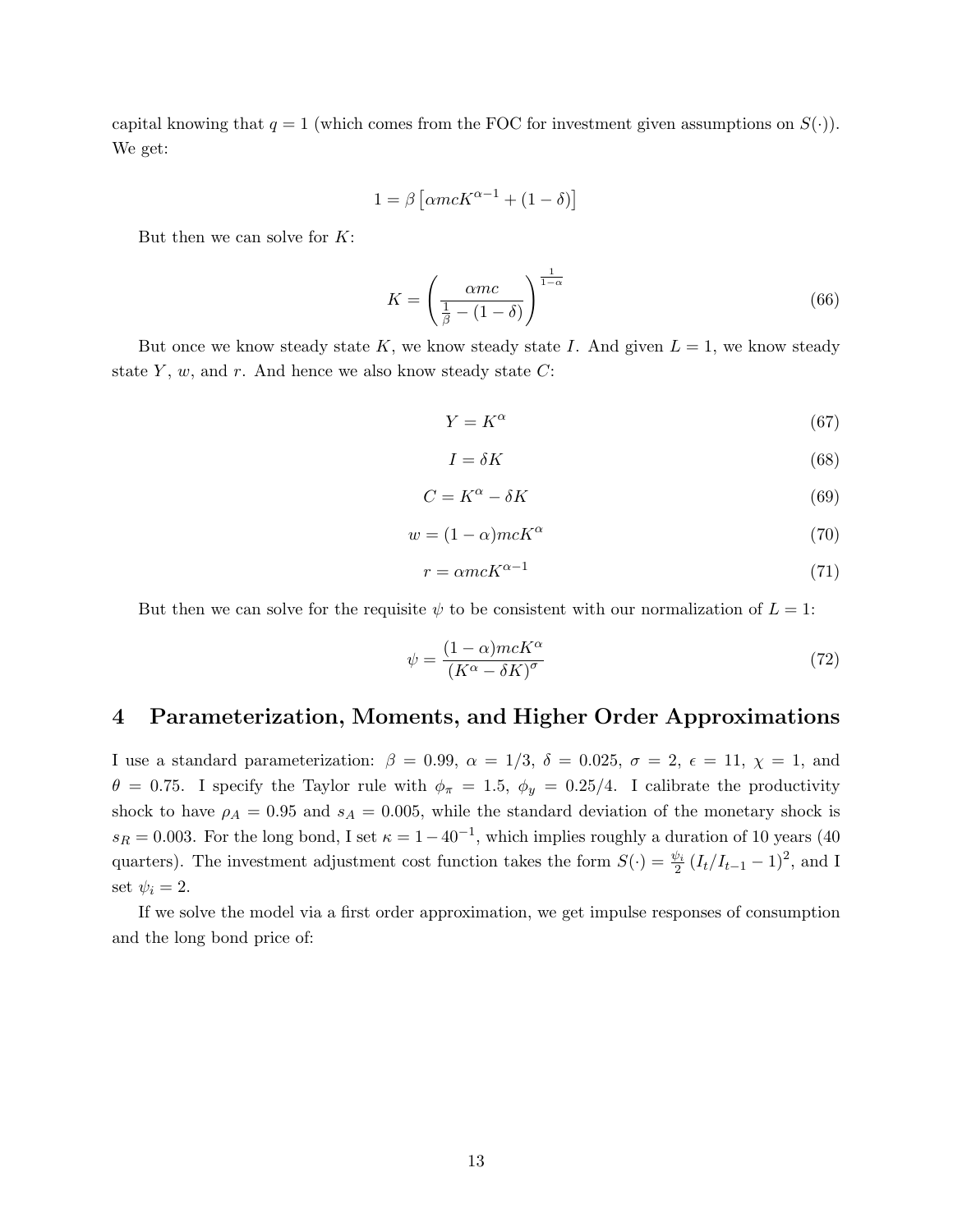

Figure 1: IRFs to Shocks, First Order Solution

Why do I plot these? Focus on a productivity shock (first column). This causes long bonds to do well – their price goes up. Essentially what is going on is that the shock is deflationary, which causes the Fed to lower short term rates. Lower short rates are good for long-term bond prices. But while long term bond prices go up, consumption is also rising. This means, conditional on this shock, that long-term bonds are risky in the sense that they do well (high prices) when you don't value them doing well that much (consumption high, so marginal utility low). Flipping things around, when consumption is low (marginal utility is high), you'd really value an asset that has high payouts in those states. But the long bond does poorly in such states.

We see the same pattern (albeit reversed) conditional on the monetary policy shock. A contractionary policy shock raises short-term rates. This causes long-term bond prices to fall and consumption to fall. So long-term bonds are doing poorly precisely when you'd like them to do well (i.e. when consumption is low, so marginal utility of consumption is high).

Without getting into the mathematics, what this means is that we ought to expect to see long bonds trade at a discount relative to what the hypothetical expectations hypothesis bond would, where, as noted above, discounting is by the short-term rate rather than the stochastic discount factor. Because yields are inversely related to prices, we would therefore expect the yield on the long bond to reflect a premium for bearing this risk.

To investigate whether in fact we get a premium, we have to solve the model beyond first-order. To first-order, the model is certainty equivalent and there are no risk premia. If we solve the model via a second-order approximation, we will got non-zero risk premia but these will be constant. So let's go out to a third-order approximation. When I solve the same model via a third-order approximation, I do in fact get a positive term premium. But it is extremely small and close to constant – in my solution, the (annualized percentage) term premium is merely 0.03, while its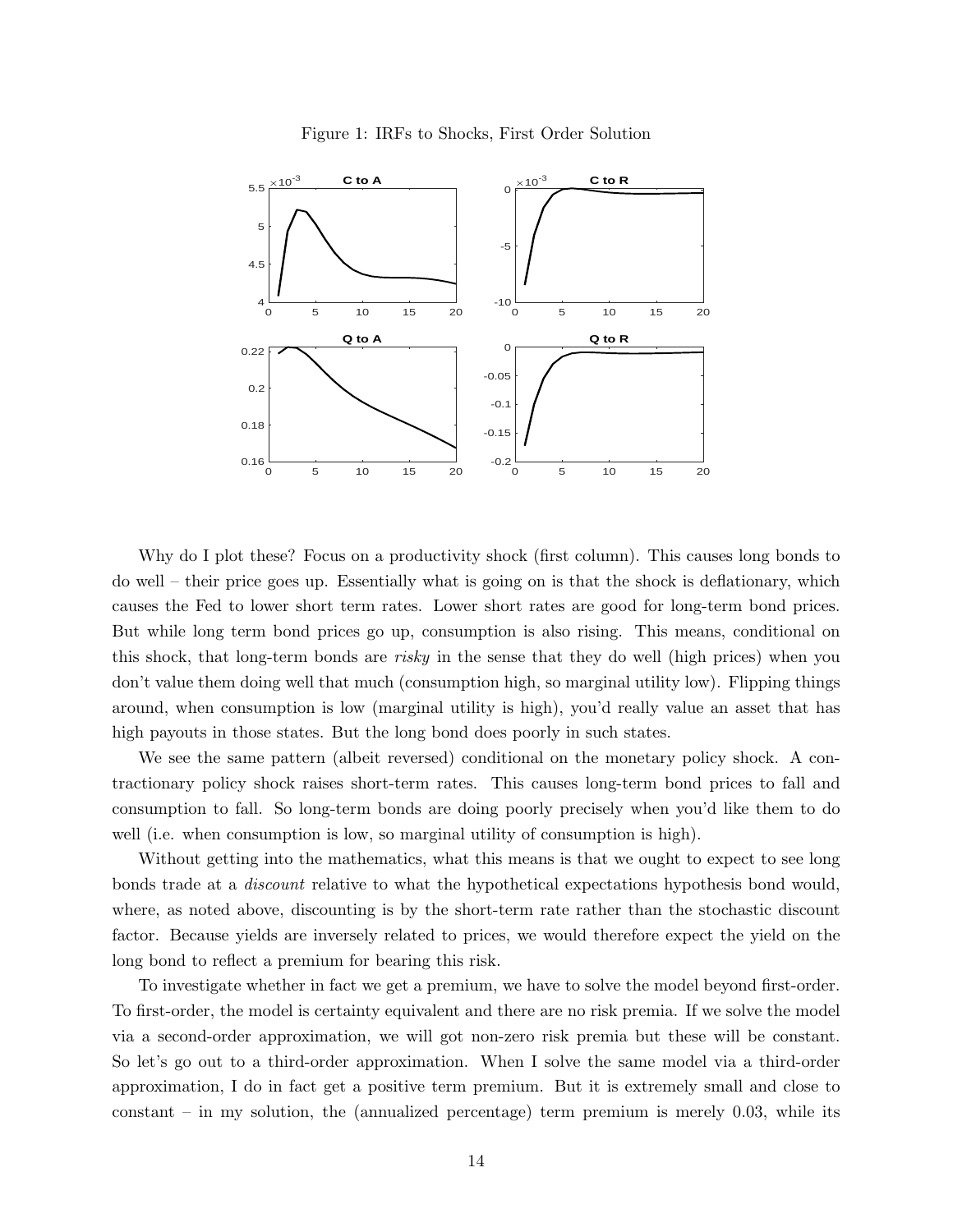standard deviation is 0.0006. These results are consistent with Rudebusch and Swanson (2012) – in the data, the average term premium on a 10 year bond is about 100 basis points (so 1 instead of 0.017) and its volatility is about 0.5. With expected utility preferences (see Table 2 in their paper), I am able to get a slightly positive average term premium, but it is very close to zero and close to constant.

The conclusion here is that, using the "standard preferences" we like to use in macro models, you really can't get much of a term premium at all. This result belongs to a long-list of asset-pricing failures in macro models with standard preferences.

# 5 Preference-Based Explanations for the Term Premium

Where Swanson and Rudebusch (2012) come in is they change preferences. In particular, they use Epstein-Zin preferences. These are not super easy to work with, but the basic gist is that they allow one to separate the coefficient of relative risk aversion from the intertemporal elasticity of substitution. With the standard preferences we like to work with (like the ones above)

Let the lifetime utility function be:

$$
V_t = u(C_t, L_t) + \beta \left( \mathbb{E}_t V_{t+1}^{1-\zeta} \right)^{\frac{1}{1-\zeta}}
$$
\n(73)

When  $\zeta = 0$ , this just gives us back our standard specification, where I have assumed  $u(C_t, L_t) =$  $\frac{C_t^{1-\sigma}}{1-\sigma} - \psi \frac{L_t^{1+\chi}}{1+\chi}$ . Note that one would be tempted to "distribute and cancel" the  $1-\zeta$  terms. But you cannot do this – the exponent  $1-\zeta$  is *inside* an expectations operator while the  $\frac{1}{1-\zeta}$  is applying to the entire expectation. Suppose, for example, that there are two states of nature in  $t + 1$ , with probability p and  $1 - p$ . Call these states (1) and (2). Then this last term that gets discounted would be:

$$
\left(\mathbb{E}_t \, V_{t+1}^{1-\zeta}\right)^{\frac{1}{1-\zeta}} = \left(pV_{t+1}(1)^{1-\zeta} + (1-p)V_{t+1}(2)^{1-\zeta}\right)^{\frac{1}{1-\zeta}}
$$

Hence, you cannot distribute and hence eliminate the terms involving  $\zeta$ , unless, of course,  $\zeta = 0$ , in which case we'd be back in the usual case. Swanson and Rudebusch make this all sort of clear by explicitly using state notation. I'm going to in part do that in what follows.

Let's form a Lagrangian for the household problem. This is going to look a bit different because we're going to include (73) as a constraint. The Lagrangian is: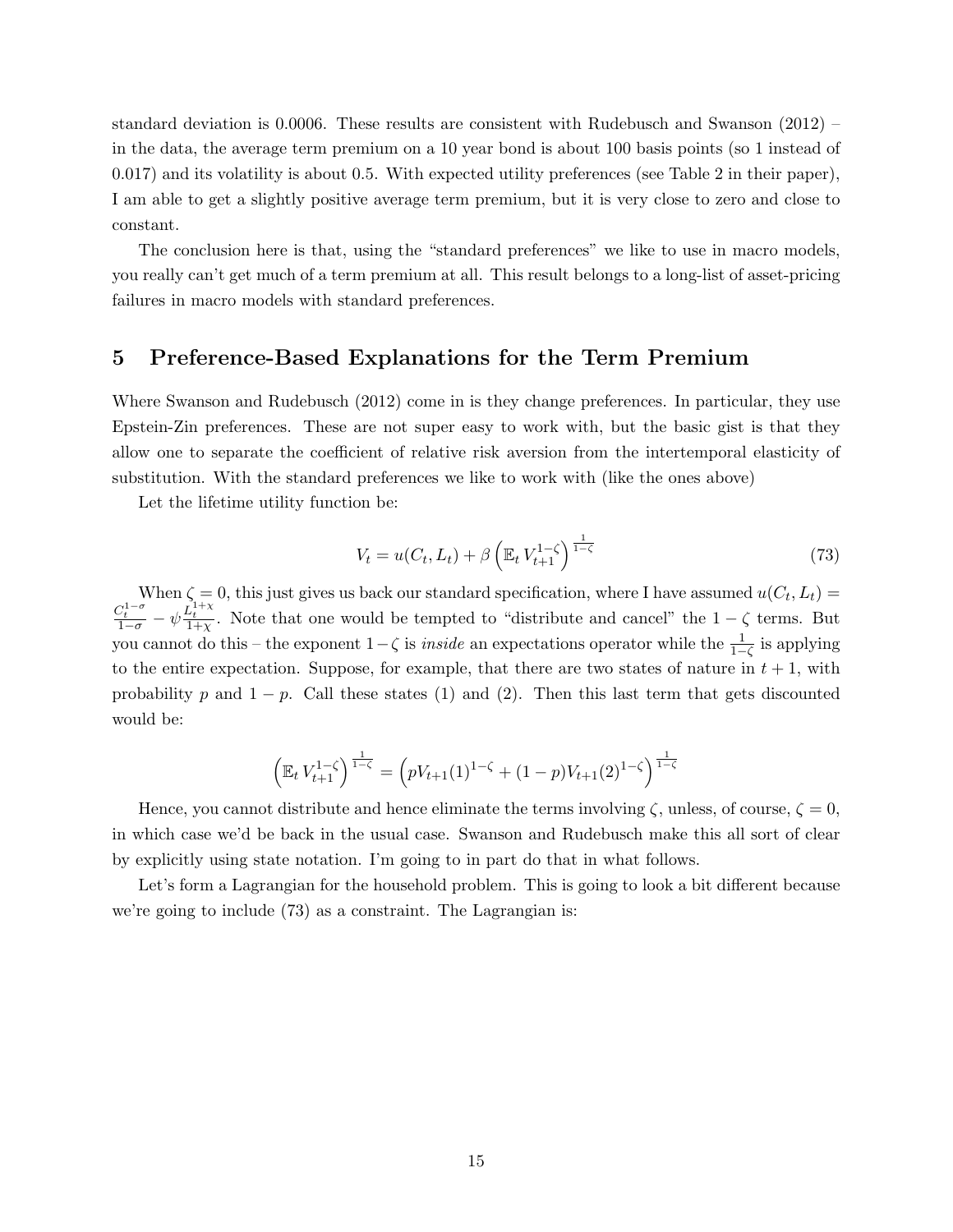$$
\mathbb{L} = V_0 - \mathbb{E}_0 \sum_{t=0}^{\infty} \omega_t \left\{ \frac{C_t^{1-\sigma}}{1-\sigma} - \psi \frac{L_t^{1+\chi}}{1+\chi} + \beta \left( \sum_{s_{t+1}} \pi(s_{t+1}) V_{t+1}(s_{t+1})^{1-\zeta} \right)^{\frac{1}{1-\zeta}} - V_t \right\} +
$$
  

$$
\mathbb{E}_0 \sum_{t=0}^{\infty} \beta^t \mu_t \left[ \left[ 1 - S \left( \frac{I_t}{I_{t-1}} \right) \right] I_t + (1-\delta) K_t - K_{t+1} \right]
$$
  

$$
+ \mathbb{E}_0 \sum_{t=0}^{\infty} \beta^t \lambda_t \left[ W_t L_t + R_t K_t + R_{t-1}^d D_{t-1} + B_{t-1} + DIV_t - P_t C_t - P_t I_t - D_t - Q_t (B_t - \kappa B_{t-1}) \right]
$$

 $\pi(s_{t+1})$  denotes the probability of each possible state of nature,  $s_{t+1}$ , materializing (implicitly this is conditional on the current state,  $s_t$ ). I only use this notation for the part explicitly referencing the value function, though it is implicitly picked up by the expectations operators for other parts of the Lagrangian.  $V_{t+1}(s_{t+1})$  is the value function in a particular state. The summation operator sums across possible states. It's important to be clear about this. We will be taking a derivative wrt to  $V_t(s_t)$  above, where the optimization occurs in period  $t-1$ . You are effectively picking the value function in each state ahead of time.

The derivatives are:

$$
\frac{\partial \mathbb{L}}{\partial C_t} = \omega_t C_t^{-\sigma} - \beta^t \lambda_t P_t
$$
\n
$$
\frac{\partial \mathbb{L}}{\partial L_t} = -\omega_t \psi L_t^{\chi} + \beta^t \lambda_t W_t
$$
\n
$$
\frac{\partial \mathbb{L}}{\partial D_t} = -\lambda_t + \beta \mathbb{E}_t \lambda_{t+1} R_t
$$
\n
$$
\frac{\partial \mathbb{L}}{\partial I_t} = \mu_t \left[ 1 - S \left( \frac{I_t}{I_{t-1}} \right) - S' \left( \frac{I_t}{I_{t-1}} \right) \frac{I_t}{I_{t-1}} \right] - \lambda_t P_t + \beta \mathbb{E}_t \mu_{t+1} S' \left( \frac{I_{t+1}}{I_t} \right) \left( \frac{I_{t+1}}{I_t} \right)^2
$$
\n
$$
\frac{\partial \mathbb{L}}{\partial K_{t+1}} = -\mu_t + \beta \mathbb{E}_t \lambda_{t+1} R_{t+1} + \beta \mathbb{E}_t \mu_{t+1} (1 - \delta)
$$
\n
$$
\frac{\partial \mathbb{L}}{\partial V_t} = \omega_{t-1} \frac{\beta}{1 - \zeta} \left( \sum_{s_t} \pi(s_t) V_t(s_t)^{1 - \zeta} \right)^{\frac{1}{1 - \zeta} - 1} (1 - \zeta) V_t(s_t)^{-\zeta} - \mathbb{E}_{t-1} \omega_t
$$

The last condition can more compactly be written using conventional expectation operator notation as:

$$
\omega_{t-1}\beta(\mathbb{E}_{t-1}V_t^{1-\zeta})^{\frac{\zeta}{1-\zeta}}V_t^{-\zeta} = \mathbb{E}_{t-1}\omega_t
$$

Setting the first equal to zero, we have:

$$
\lambda_t = \frac{\omega_t}{\beta^t P_t C_t^{\sigma}}
$$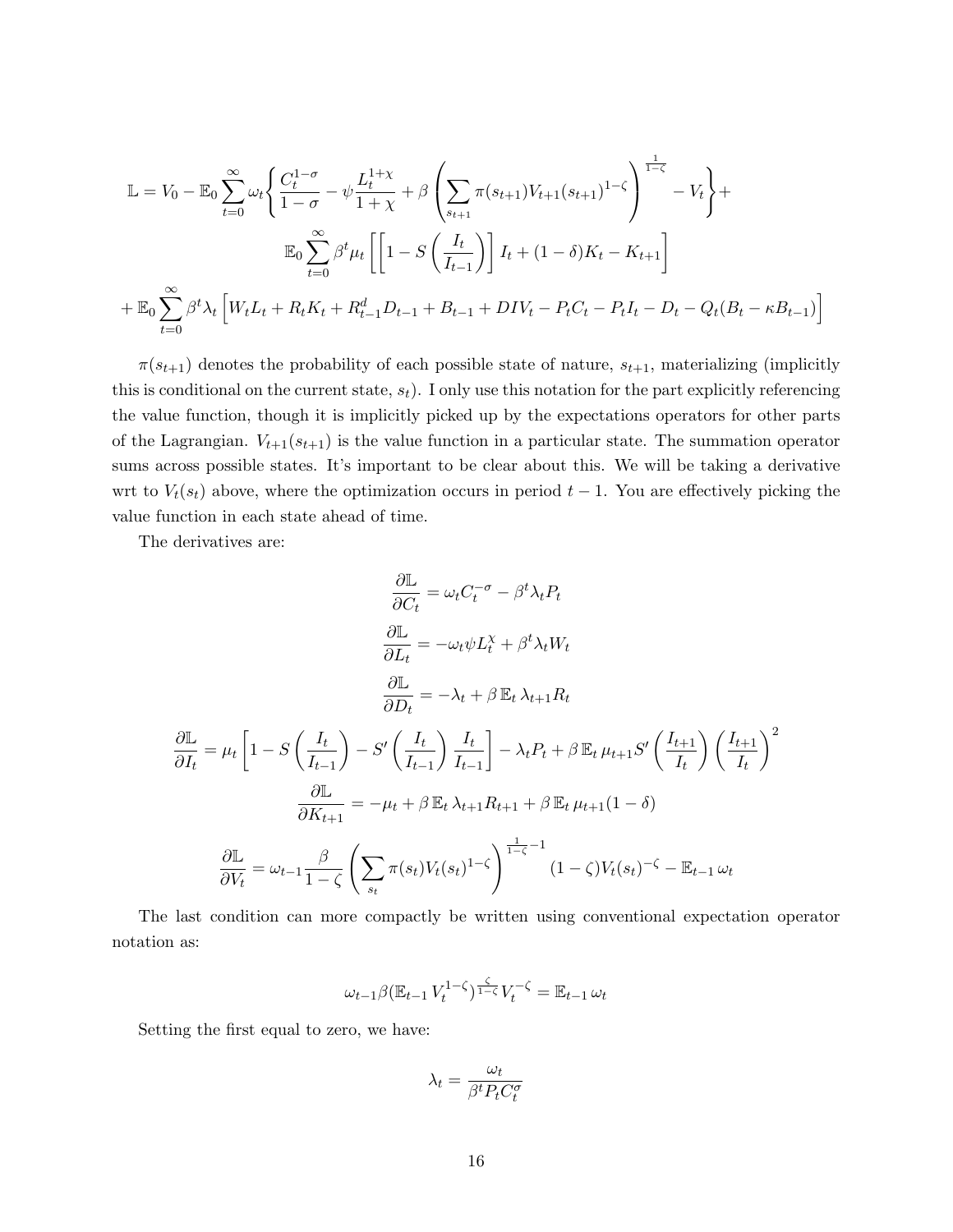Plugging this into the second, for example, the  $\lambda^t$  and  $\omega_t$  cancel, leaving a standard FOC for labor:

$$
\psi L_t^{\chi} = w_t C_t^{-\sigma} \tag{74}
$$

Now, let's start to think about the stochastic discount factor. Go to the FOC for bonds. We get:

$$
1 = \beta \mathbb{E}_t \frac{\lambda_{t+1}}{\lambda_t} R_t^d
$$

Plugging in for  $\lambda_t$ , we'd have:

$$
1 = \beta \mathbb{E}_t \frac{\omega_{t+1}}{\beta^{t+1} P_{t+1} C_{t+1}^{\sigma}} \frac{\beta^t P_t C_t^{\sigma}}{\omega_t} R_t^d
$$

Which would be:

$$
1 = \mathbb{E}_t \frac{\omega_{t+1}}{\omega_t} \left(\frac{C_t}{C_{t+1}}\right)^\sigma \frac{P_t}{P_{t+1}} R_t^d
$$

Where is this getting us? Now to the FOC for  $V_t$ , setting it equal to zero:

$$
\mathbb{E}_{t-1} \omega_t = \beta \omega_{t-1} \left( \mathbb{E}_{t-1} V_t^{1-\zeta} \right)^{\frac{-\zeta}{1-\zeta}} \mathbb{E}_{t-1} V_t^{-\zeta}
$$
\n(75)

Now, suppose that  $\zeta = 0$ . This should correspond to the standard expected utility case. This would then imply that:

$$
\mathbb{E}_{t-1} \,\omega_t = \beta \omega_{t-1}
$$

Iterating forward one period, we'd have:

$$
E_t \omega_{t+1} = \beta \omega_t
$$

But plugging this into the bond Euler equation, we'd have:

$$
1 = \beta \mathbb{E}_t \left(\frac{C_t}{C_{t+1}}\right)^{\sigma} R_t^d \Pi_{t+1}^{-1}
$$

But this would be exactly standard! So the SDF would be identical to the usual case when  $\zeta = 0$ . But when  $\zeta > 0$ , it's more complicated. Let's consider the more general case. Go back to (75). Iterate it forward one period. We get:

$$
\mathbb{E}_t \,\omega_{t+1} = \beta \omega_t \left( \mathbb{E}_t \, V_{t+1}^{1-\zeta} \right)^{\frac{-\zeta}{1-\zeta}} V_{t+1}^{-\zeta} \tag{76}
$$

We have: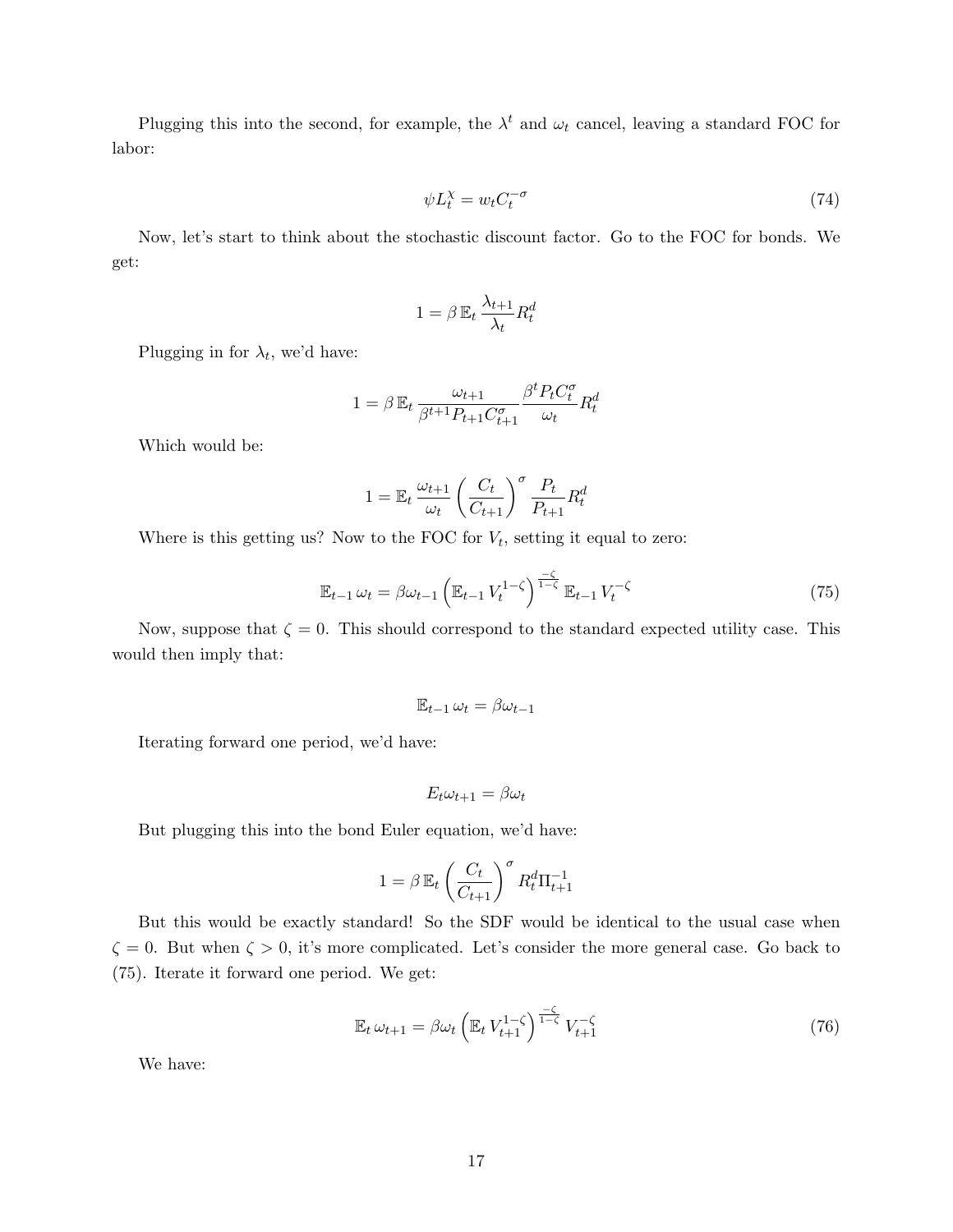$$
\frac{\mathbb{E}_t \,\omega_{t+1}}{\omega_t} = \beta \left( \mathbb{E}_t \, V_{t+1}^{1-\zeta} \right)^{\frac{-\zeta}{1-\zeta}} V_{t+1}^{-\zeta} \tag{77}
$$

Plugging that in for the Euler equation above, for example, we have:

$$
1 = \mathbb{E}_t \beta \left( \mathbb{E}_t V_{t+1}^{1-\zeta} \right)^{\frac{\zeta}{1-\zeta}} V_{t+1}^{-\zeta} \left( \frac{C_t}{C_{t+1}} \right)^{\sigma} R_t^d \Pi_{t+1}^{-1}
$$

We can thus define the real stochastic discount factor as:

$$
\Lambda_{t,t+1} = \beta \left( \frac{C_t}{C_{t+1}} \right)^{\sigma} \left( \frac{V_{t+1}}{\left( \mathbb{E}_t V_{t+1}^{1-\zeta} \right)^{\frac{1}{1-\zeta}}} \right)^{-\zeta}
$$

With this, the multipliers drop out and give us the standard-looking intratemporal labor supply condition. Furthermore, the rest of the equilibrium conditions in the model look identical. All that is different is the stochastic discount factor, with  $\zeta = 0$  reverting to the case I used above.

#### 5.1 Quantitative Analysis

I'm going to use the same parameterization as above, but am going to (roughly) follow Rudebusch and Swanson and set  $\zeta = -150$  (note the corresponding parameter in their notation is  $\alpha$ , not  $\zeta$ , where I have used  $\alpha$  for the production function). Note that there is a subtle issue about the sign of  $\zeta$ . See the sentences in Rudebusch and Swanson under equation (4): "When  $u \ge 0$  everywhere, higher values of  $\alpha$  correspond to greater degrees of risk aversion. When  $u \leq 0$  everywhere, the opposite is true: higher values of α correspond to lesser degrees of risk aversion." With  $\sigma > 1$ , the sign of the flow utility function is in fact negative, so we need  $\zeta < 0$  to correspond to more risk aversion. But if we changed things to scale where flow utility was positive (or, say, we assumed  $\sigma$  < 1), we would instead need positive values of  $\zeta$ .

Using exactly the same calibration as above, I am able to get a significantly more positive average term premium. In particular, I get an average term premium of 0.38 and a standard deviation of the term premium of 0.009. These are not exactly the same as what Swanson and Rudebusch (2012) report but are in the same ballpark, particularly for the mean. The model details are somewhat different  $-I$  have variable investment and they do not, for example, plus I'm using perpetual bonds with decaying coupons rather than a straight up forty quarter bonds.

It is interesting to note that using E-Z preferences with a large  $\zeta$  and solving the model via a third-order approximation have essentially no effect on the behavior of macro variables. See the impulse responses below and compare them to the IRFs with standard preferences under a first-order solution – they are virtually identical.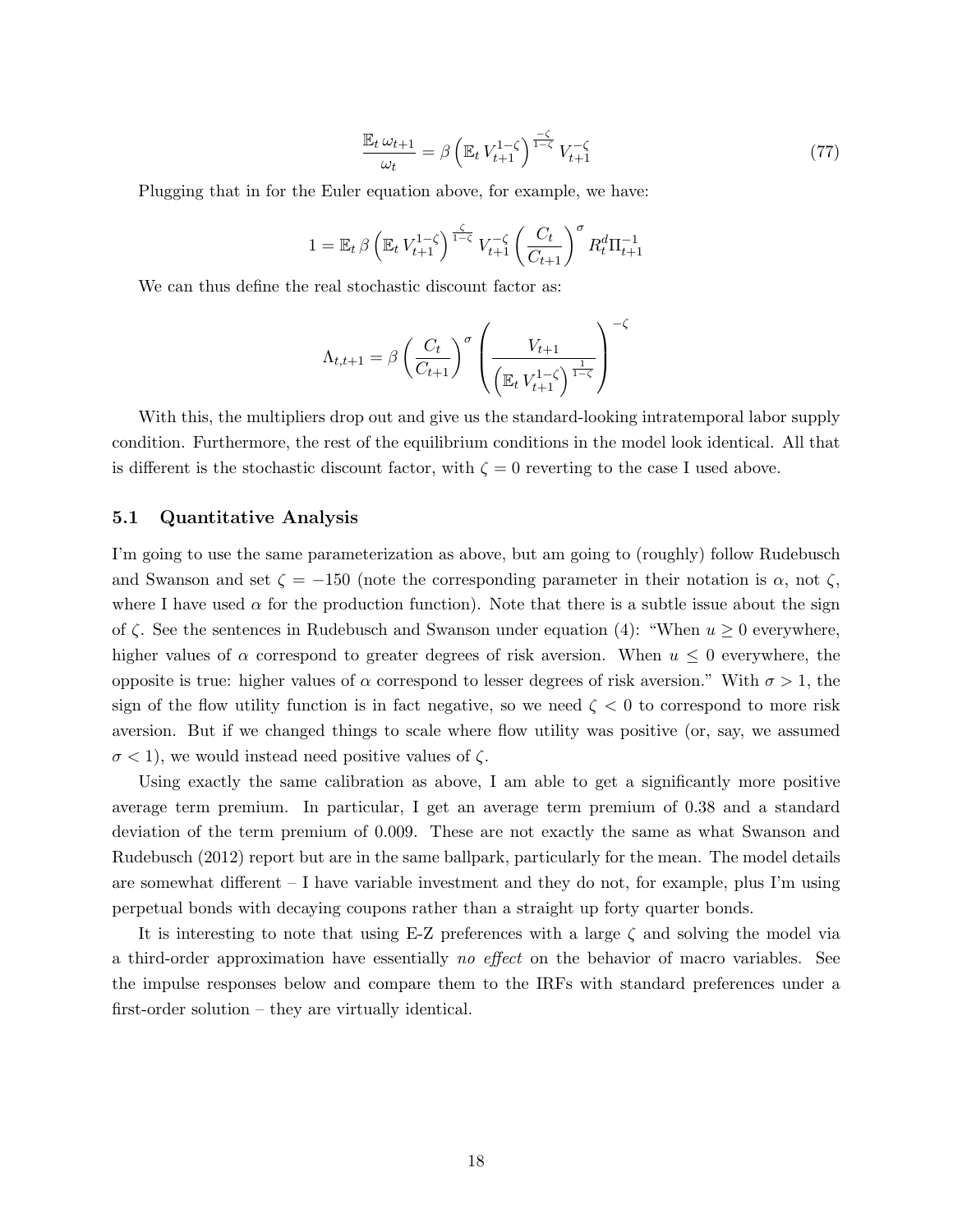

Figure 2: IRFs to Shocks, Third Order Solution,  $\zeta = -150$ 

The following is a loose and probably not 100 percent correct characterization. What matters for macro dynamics is the elasticity of substitution, not the amount of risk aversion per se. What matters for asset prices (and only to higher-order) is the coefficient of relative risk aversion. With "standard" preferences these are one in the same – the elasticity of intertemporal substitution is the inverse of the coefficient of relative risk aversion. Generating amplification and persistence in a macro model requires high elasticities of substitution, such as implied by the popular log specification (i.e.  $\sigma = 1$ ). But this is very low risk aversion, resulting in macro models doing very poorly in matching facts about asset prices. This is really nothing more than a restatement of the equity premium puzzle.

In a nutshell, Epstein-Zin preferences allow you to separate risk aversion from the elasticity of substitution. You can assume lots of risk aversion without impacting the elasticity of substitution and hence the behavior of macro variables. But it improves the asset pricing performance of the model – as we can see here, with E-Z preferences we get a much higher average term premium and it is more volatile. But since these preferences aren't really relevant for macro dynamics, they're not really relevant for policy. For example, large scale asset purchases (LSAPs, or QE) are putatively aimed at impacting term premia. But with preference-based explanation for the term premia such as resorting to E-Z preferences, there really is not way for policy to impact the term premium (because it is based on covariances of long bond prices with consumption), and even if it could it wouldn't matter. So this is somewhat dissatisfying.

Another potential problem that arises with this preference based explanation of the term premium is that it will only work conditional on certain types of shocks. If one thinks about recessions as periods when short-term interest rates are low, then long-term bonds should do well – bond prices move opposite interest rates, so if interest rates are low in a recession, long bond prices will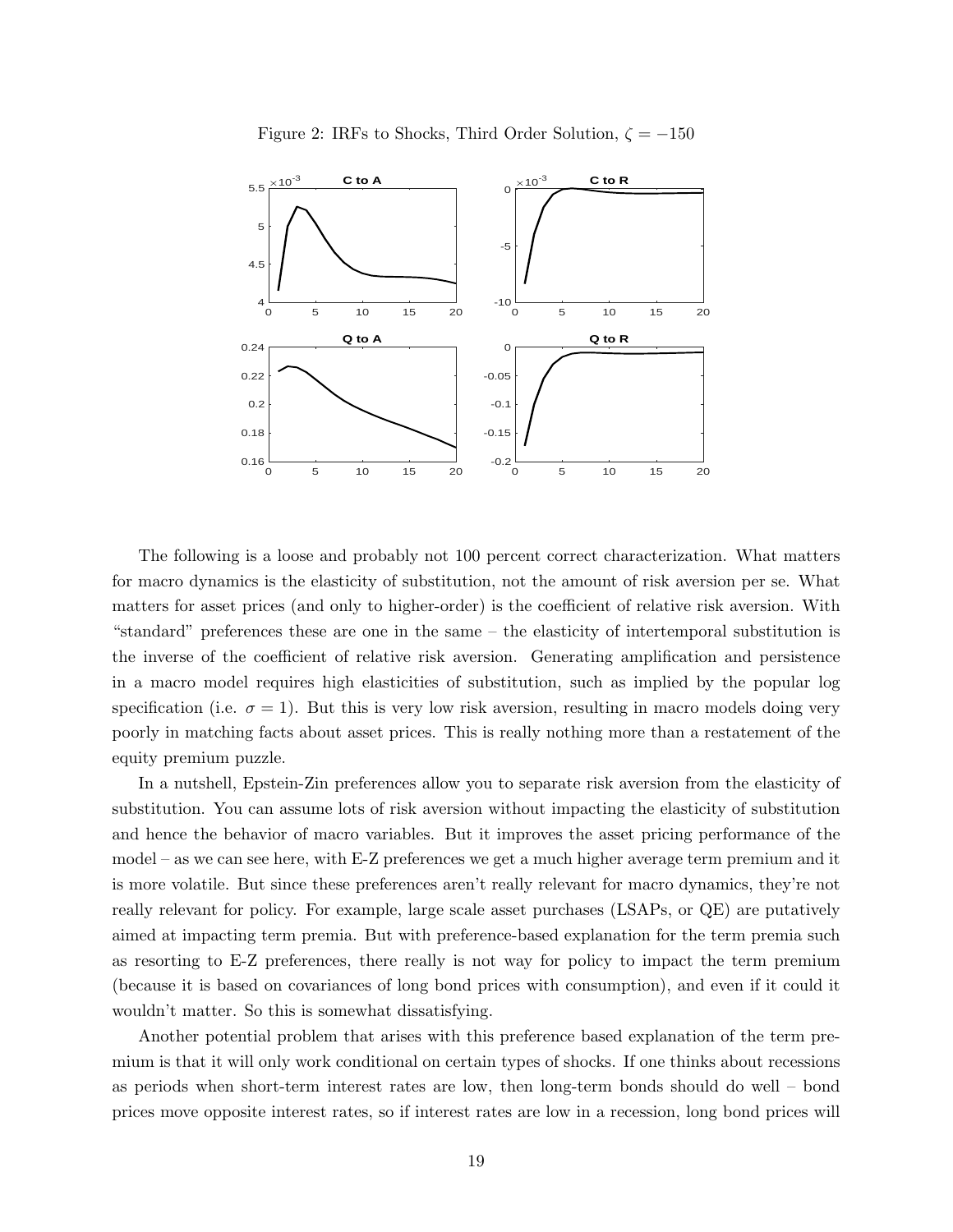be high, which makes them a hedge against low consumption (high marginal utility of consumption) in a recession. So with a preference-based explanation of the term premium, if we think recessions are period where short-term rates are low, we'd expect the term premia to on average be negative, not positive.

So why am I able to get a positive average term premium in the analysis above? It's because the shocks are rather carefully chosen to undue the intuition from the previous paragraph. A negative technology shock causes inflation to rise, which in turn causes the central bank to raise the short-term rate. This would be bad for long-bond prices, which would fall. These prices would be falling precisely when the household would like them to not (i.e. when consumption is low  $/$ marginal utility high). Similarly, consider a monetary shock. An exogenous contractionary shock causes short rates to rise and long bond prices to fall at the same time consumption is falling. The household again doesn't like this – it would like an asset where  $Q$  is high when consumption is low, and demands compensation in the form of a higher yield to hold it. If you make the household risk averse enough via  $\zeta$ , you can get the average term premium to be empirically plausible conditional on these shocks.

So let's think about another kind of shock that won't have this feature. A good candidate is a marginal efficiency of investment shock (Justiniano, Primiceri, and Tambalotti 2010, 2011). Such a shock would appear as an exogenous term in the capital accumulation equation:

$$
K_{t+1} = \nu_t \left[ 1 - S\left(\frac{I_t}{I_{t-1}}\right) \right] I_t + (1 - \delta) K_t \tag{78}
$$

 $\nu_t$  governs the efficiency of transforming investment into new physical capital. Several authors, such as Justiniano, Primiceri, and Tambalotti (2010, 2011) have stressed this kind of shock as an important business cycle shock. This is only going to show up in the FOC for investment as follows:

$$
1 = q_t \nu_t \left[ 1 - S \left( \frac{I_t}{I_{t-1}} \right) - S' \left( \frac{I_t}{I_{t-1}} \right) \frac{I_t}{I_{t-1}} \right] + \mathbb{E}_t \Lambda_{t,t+1} q_{t+1} \nu_{t+1} S' \left( \frac{I_{t+1}}{I_t} \right) \left( \frac{I_{t+1}}{I_t} \right)^2 \tag{79}
$$

Assume it follows an AR(1) with non-stochastic mean normalized to unity:

$$
\ln \nu_t = \rho_\nu \ln \nu_{t-1} + s_\nu \varepsilon_{\nu,t} \tag{80}
$$

Below are the impulse responses to a positive MEI shock assuming  $\rho_{\nu} = 0.90$  and using all the same values for other parameters.